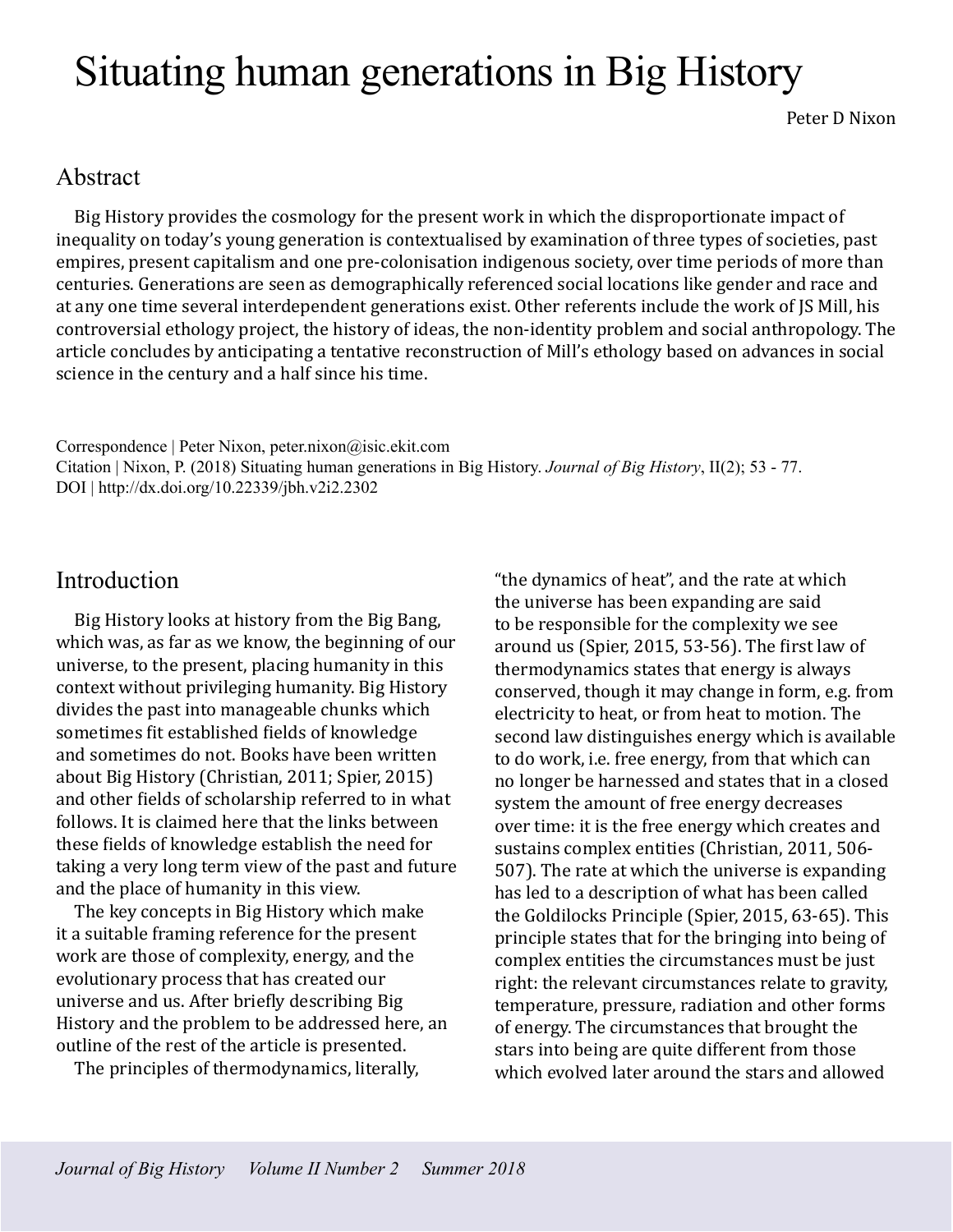complex life to develop. As Hawking (1996, 164- 173) explains, ordered, organized or complex states of inorganic or animate being are less likely to arise than disordered states. The development of complexity is an evolutionary process. Big History offers a view of the entire universe that is based on careful observation and contestability in various fields of science rather than the narratives about our origins that have been handed down through generations in many cultures around the world but which have been constrained by the circumstances and technologies available to those cultures. Big History gives us a new cosmology.

In lived human experience cosmology may reference various time scales and social practices. The worlds of work, family, school, domesticity, intergenerational relationships, governance, etc. can be described and analyzed as discrete, though in lived experience they intersect. The way these worlds can be understood in Big History is necessarily different from the ways they may be understood from traditional religious perspectives. This work assumes that the manner in which these worlds intersect in the lives of individuals may prove a fruitful focus for Big History consideration in the future.

Human history is a very compressed, short part of the big picture. But:

> *On the modern map of complexity, humans are as central as they were within most traditional cosmologies.*  (Christian, 2003, 437-458).

Big History research projects span many disciplines. At Macquarie University Gillings, Paulson & Tetu (2015) and Gillings (2017) concern themselves with internal microbial human health and the impact of antibiotics in our environment respectively. The first Big History doctorate in the world was completed at Macquarie University by Dr David Baker (2015). His interests are complexity, Universal Darwinism and cultural evolution. The International Big

History Association web page carries a passage more directly relevant to the present work:

> *Does Big History provide a narrative that can help nurture the development of the empathy and cooperation that are part of our social nature? Can humans form a more perfect human community as we continue to create a more complex society than has existed before? Or will our current levels of social complexity face inexorable demise?*

Before considering a modern social paradox relevant to this goal it is important to appreciate the relation between time and human Big History. Christian (2011, 3) links Hawking's groundbreaking view of time with Big History. For the purposes of the present work it is only necessary to acknowledge Hawking's account of the prehuman history of the universe and his multidimensional theories that may help us predict its post humanity future. The timescale that is relevant to the present problem is that of human generational transition. Focusing on this may produce outcomes relevant at other timescales, e.g. that of global warming, and be the subject of surrounding forces which operate on yet different timescales such as structures of social power. The generational transition timescale contains representations of the past and hopes for the future: it is part of the evolutionary process which started at the Big Bang and is embedded within the Big History of the earth and that of humanity.

Spier has recently described the attributes of academic research which are common across the fields of the natural sciences, humanities and social sciences. His background as a cultural anthropologist infuses his writing which speaks strongly to the present work:

*… doing social science research,*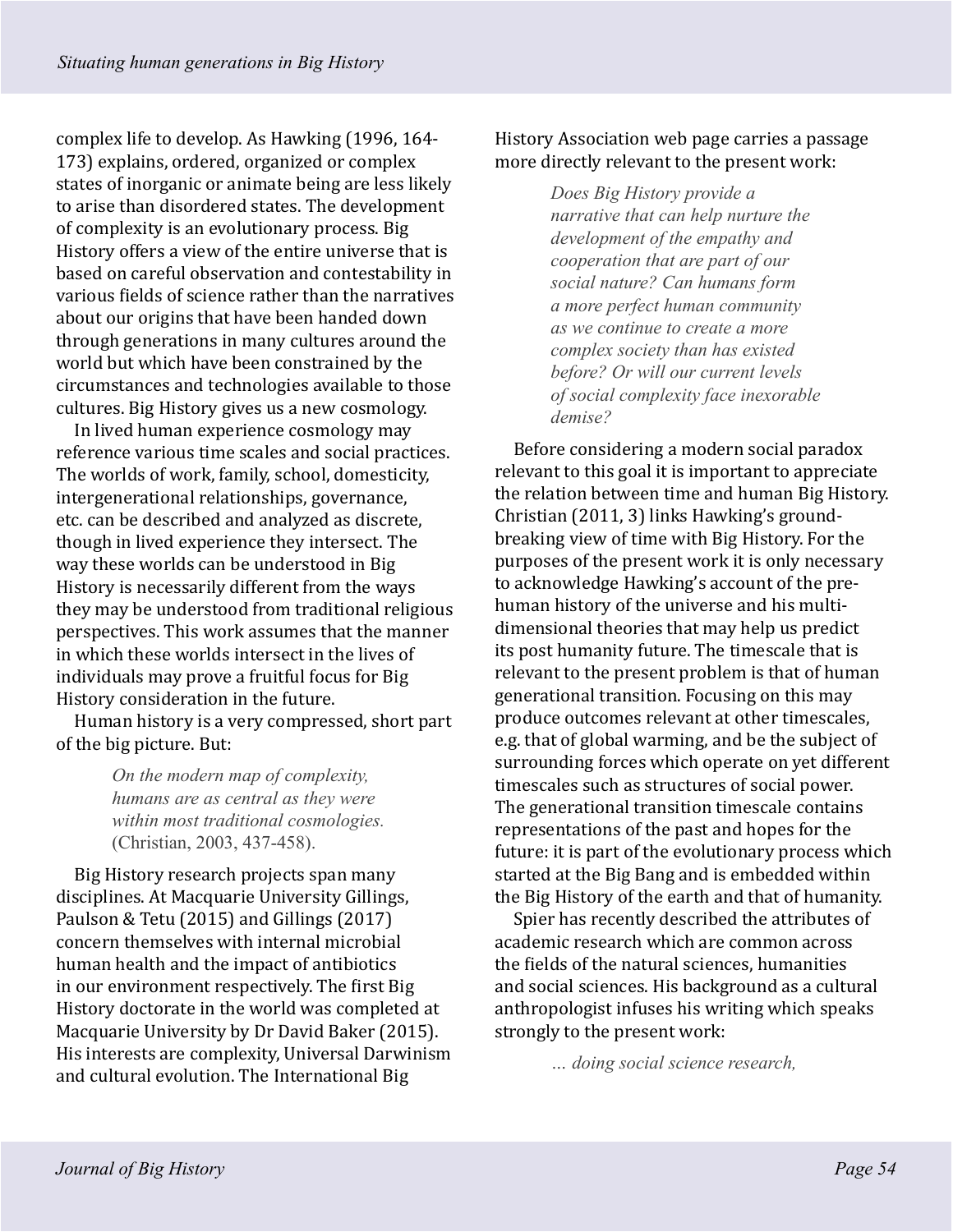*most notably longer term participatory observations within a cultural setting that is different from our own, places far greater demands on a wide variety of skills than any other form of science.* (Spier, 2017).

The present work provides a theoretical background for social science research concerning Big History and human generations. This sets the work apart from much of the public commentary on generations and backgrounds research to be reported in a sequel article. The present work and its sequel will take account of the four basic requirements for academic research identified by Spier: logical consistency, explanation or structuring of empirical observations, openness to falsification and the sharing of findings. The sequel will also address his additional requirement in relation to social science arising out of the participatory action research tradition: it will locate the researcher in generational and institutional terms, in relation to the research process, participants and outcomes. Without specifying them in the same terms, these points were addressed by the author in an earlier publication (Nixon, 2009).

#### **The paradox: Rising inequality in the presence of publicly declared 'poverty lines'**

A current issue which focuses our attention on intergenerational relationships is the paradoxical co-existence over decades in developed countries of publicly set 'poverty lines' on the one hand and increasing pecuniary inequality on the other. Other issues could have been chosen, but this will suit the purpose of increasing our understanding of the relevance of human generational transition to Big History.

There are voluminous and separate literatures on poverty, poverty lines and inequality: some focus on subsistence, others on the debate about relative versus absolute poverty. A full appraisal

of them is beyond the scope of the present work. The three key points to be demonstrated in what follows are that:

- 1. poverty lines have been publicly set by government in Australia and other developed countries for decades,
- 2. inequality has been steadily rising,
- 3. the disproportionate impacts of inequality on the young.

Firstly, poverty lines were first drawn in Australia based on a survey conducted by Prof. Ronald Henderson in Melbourne in 1966 (Kewley, 1973, 391-393; Henderson, Harcourt & Harper, 1970). This led to him being appointed by the Federal government to lead the National Commission of Inquiry into Poverty which updated these lines (Henderson, 1975, 14), guided Federal budget provisions in 1972-73 and featured in parliamentary debates at the time (Kewley, 1973, 400-401). Today those poverty lines are updated quarterly by the Melbourne Institute of Applied Economic and Social Research at Melbourne University.

Similar accounts can be given concerning other developed countries. For example, in United Kingdom it began with the Beveridge Report in the 1940's (Gordon & Townsend, 1990). In Canada, Germany, Great Britain and the United States, comparisons were not possible until the 1980's when comparable data first became available, implying that data had been gathered in those countries for some time prior to the 1980's: in the United States poverty thresholds had been set in the 1960's (Valletta, 2006). Other national governments that began around this time to systematically collect and publish population level data concerning the incidence of poverty were Canada in 1961, Germany in 1963, Finland in 1966 and Sweden in 1967 (Atkinson, 1991). Governments in developed countries have been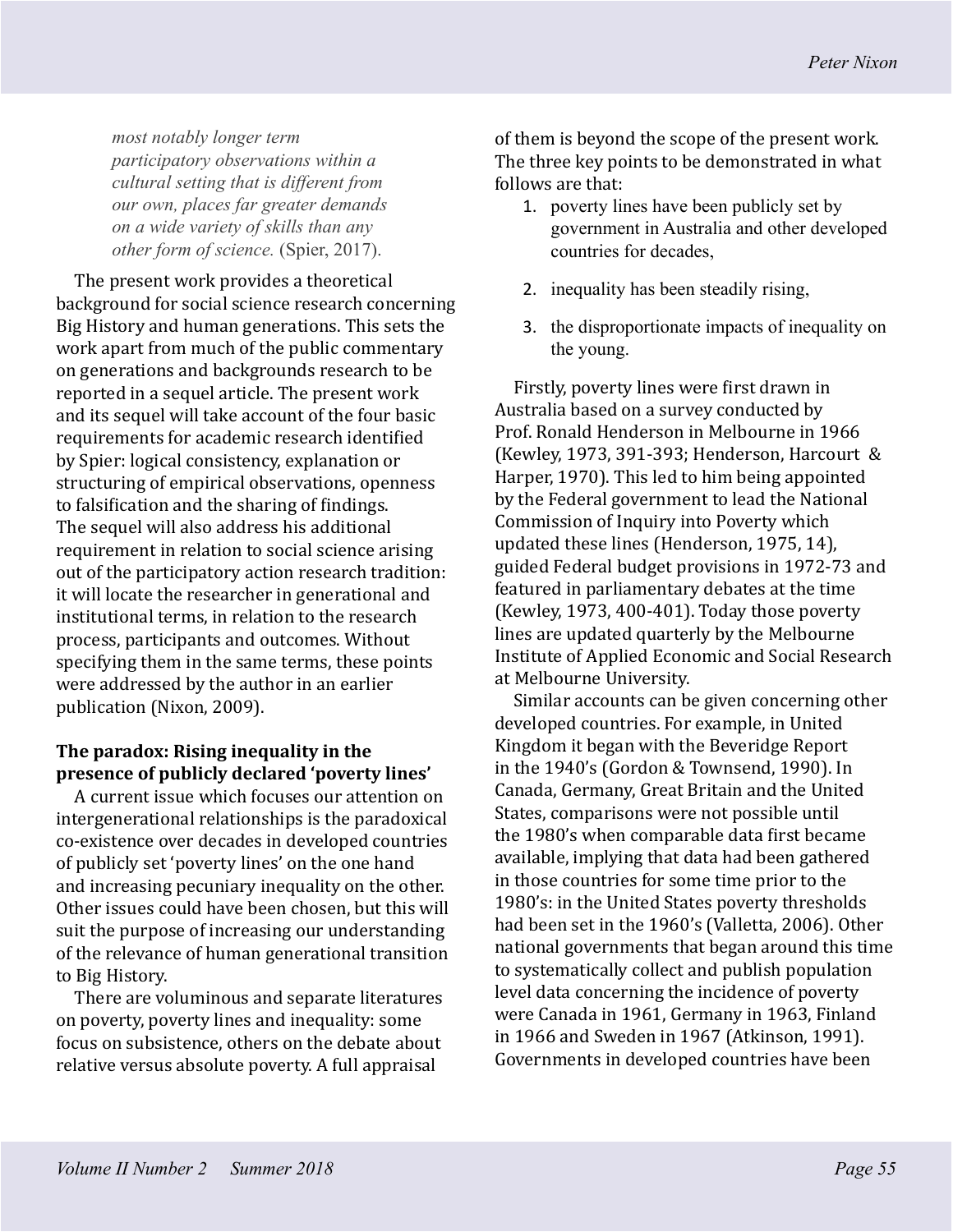setting poverty lines for decades.

Secondly, reports prepared by the Organization for Economic Cooperation and Development (OECD) over recent years have shown increasing inequity within and between countries. The titles of the OECD reports convey concern about poverty in 2001 but increasingly *inequality* is the recurring theme (OECD, 2001; OECD, 2008; OECD, 2011; OECD, 2015). The most recent one begins by proclaiming:

> *The gap between rich and poor keeps widening.*

In keeping with the OECD report of 2001, Kanbur's (2001) focus is poverty in an international context and his work benchmarks the argument concerning inequality. He acknowledges wide areas of agreement between abstract entities he characterizes as the 'Finance Ministry' and 'Civil Society'. His Finance Ministry contains economists, government finances, banks, etc. His Civil Society contains human rights advocates, NGO's, the United Nations, etc. They are said to largely agree on the value of education and health, the role of international public goods, the relationship between market and state and the central importance of regulatory institutions over markets, governments and the household-market relationship. He then describes the following areas of disagreement. Aggregate statistics require careful explanation if they are to be accurately interpreted, e.g. the percentage of a population in poverty may fall, but if the population is increasing, the absolute number in poverty may be increasing; different poverty lines are drawn from mean compared to median income levels; and the value of public services is not always counted and varies according to whether they are working well or not. The duration being considered makes a difference to perceptions of poverty e.g. the:

*… daily reality of poor people's lives* 

*…* (ibid.)

can be presented in the media with great immediacy; in the medium-term policy makers often refer to safety nets; and suggest that:

> *… technological change will come to the rescue as it always has in the past.* (ibid.)

The final area of disagreement concerns market structure and power. Kanbur asserts that the 'Finance Ministry' assumes that markets are competitive while in 'Civil Society' it is considered that markets are not competitive. He further asserts that when markets are distorted by either poor infrastructure or local monopoly, capital mobility will hurt labor in countries both sourcing and receiving the capital. Referring to international financial institutions Kanbur calls for a widening of debate on economic policy and agreement on definitions:

> *… 'growth' is used to mean both an increase in per capita income, and to refer to a policy package.* (ibid.)

Referring to a meeting of the Governors of the World Bank he concludes:

> *When the institution whose selfstated mission it is to eradicate poverty can only hold its Annual Meetings under siege from those who believe its mission is to further the cause of the rich and powerful, there is clearly a gap to be bridged.*  (ibid.)

Based on the more recent OECD reports cited above it is clear Kanbur's call has gone unheeded: inequality has been rising for at least a decade and a half, if not more.

Finally, two recent Australian reports on inequality highlight its impacts on the young. The Grattan Institute report (Daley, Wood, Weidman & Harrison, 2014) examined the impact of inequity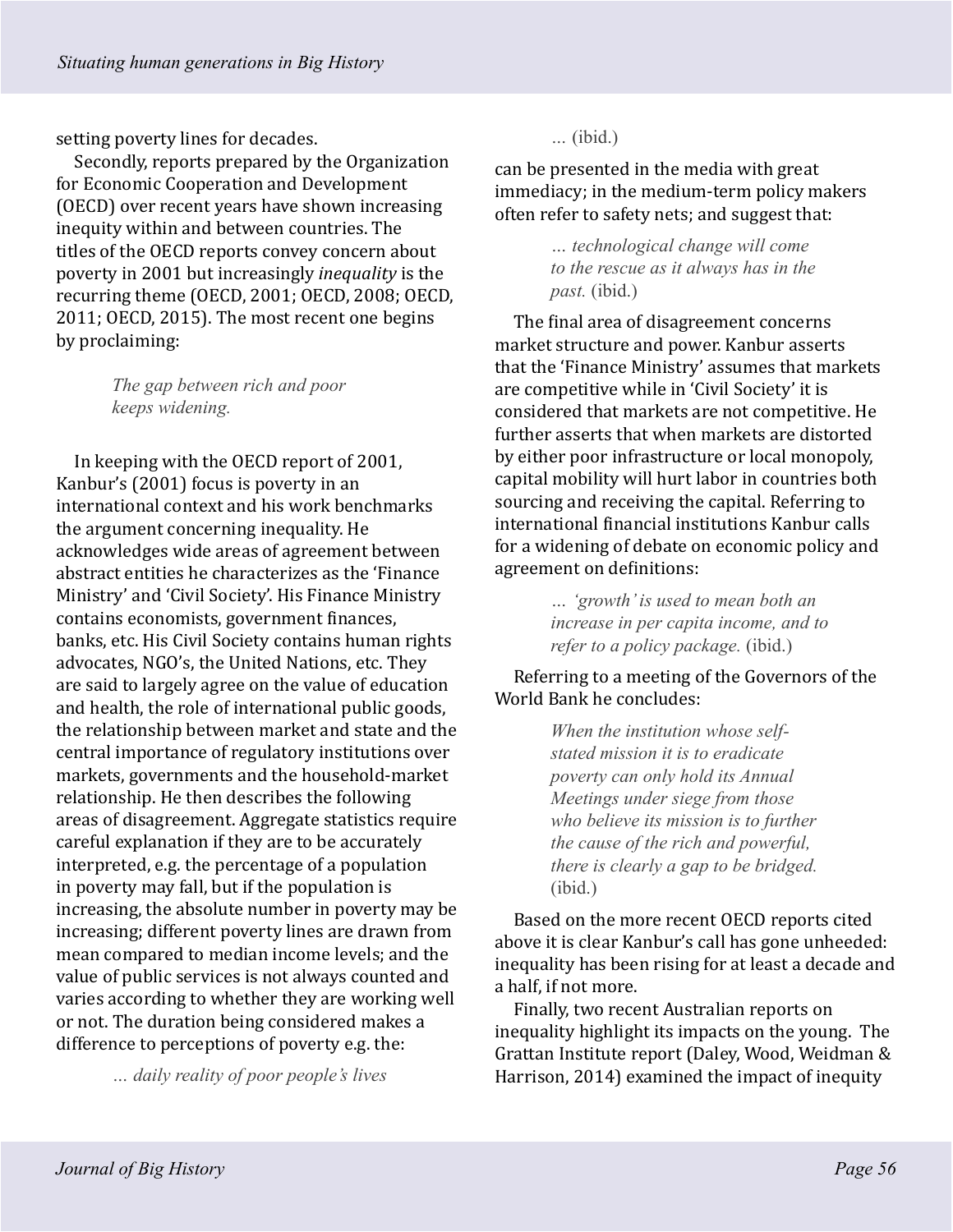#### across generations and found that:

*Growing wealth has not benefitted the young.*

And

*Spending policies increasingly benefit older Australians.*

These authors conclude that the financial policies of governments need to change to enable a fairer share of burdens and benefits between generations, but they note the more substantial voting power of the older generation based simply on its size, relative to the young, may be an impediment to this. Increasing longevity and the burden experienced by the young have combined to create the 'Sandwich generation' (Grundy & Henretta, 2006), those in middle age who find themselves caring for both younger and older generations simultaneously. While poverty remains a concern for the Australian Council for Social Service (ACOSS) their recent report of over 50 pages on inequality found that income inequality in Australia is higher than the OECD average and that wealth is even more unequally distributed (ACOSS, 2014; ACOSS, 2015).

In summary, despite the existence for decades of government declared poverty lines, inequality has been growing and is creating disproportionate burdens for the young. The question thus arises about whether governments have the capacity to play a role in addressing this inequality? The paradox arises because democratic governments put a lower limit on inequity through poverty lines but do not set limits on how rich it is possible to become.

It is argued below that by placing these observations about generations and inequality in the context of human Big History a new perspective on this paradox emerges.

#### **Responding to the paradox**

The rest of this article describes a theoretical

approach which can be used to structure research processes which address intergenerational issues in the context of Big History.

The next section places the paradox in the human period of the earth's Big History by reference to two completely independent fields of scholarship, (Turchin, 2003; Turchin, 2006; Turchin & Nefedov, 2009; Figueroa, 2015) both of which consider various time periods in human civilisations up to and including centuries. These scholars show that there are circumstances in which some complex societies can be expected to become dangerously less egalitarian. The third section relates the classical writers on generations to Mill's notions and to unborn future generations. The fourth section considers further independent fields of scholarship and contains a sympathetic description of a non-literate civilisation, the Australian Indigenous peoples whose civilisation has lasted continuously for tens of thousands of years (Mulvaney & Kamminga, 1999). The ways Australian Indigenous peoples would have regarded the non-identity problem and handled knowledge are critical points in this section (Gammage, 2012; Kelly, 2016). The fifth section considers Steinbruner's (2011) sympathetic interpretation of Mill's controversial writings, and the ways in which the word "ethology" has been interpreted since Mill used it to describe a scholarly pursuit he considered to be highly important – the study of the formation of character.

Some scholars have suggested remedial actions aimed at problems very similar to the paradox addressed here (Figueroa, 2015, II, 189-201; James 2006, 292-314). Proposed remedies are outside the scope of the present work but worthy of consideration elsewhere. The following section discusses how the paradox identified arises at the confluence of several social patterns which occur over different time periods, from years to centuries. The central concern here is to create a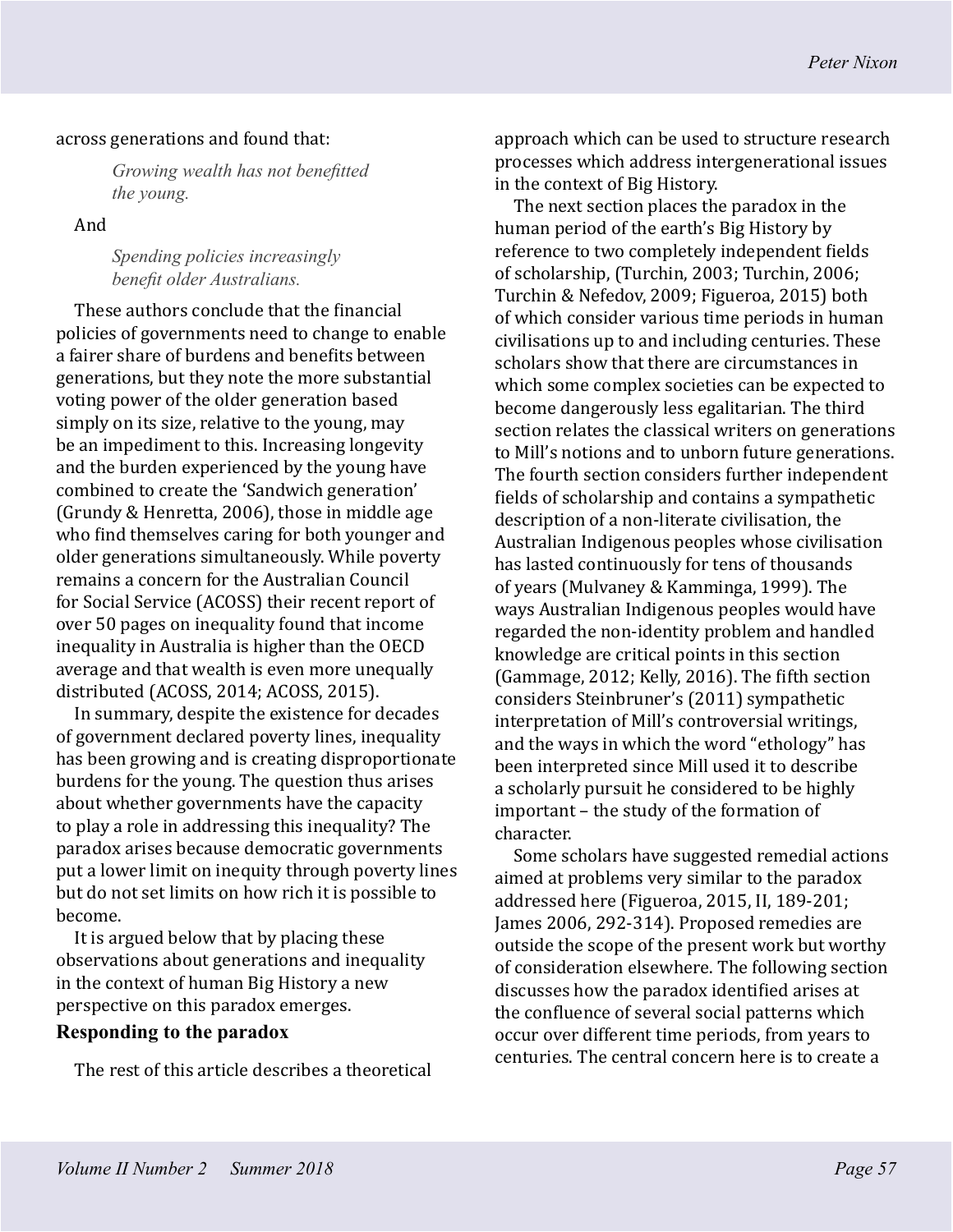theoretical framework that will facilitate timely feedback as different remedies are tried.

# Placing the problem in the human period of the earth's Big History.

The paradox concerning the coexistence of government set poverty lines and increasing inequality with disproportionate impacts on the young, can be better understood by reference to various timescales in the history of human civilisations. The scholarly fields of evolutionary biology and economics work with different kinds of evidence and methodologies but one author in each field has sought to explain changes in different types of civilisations. Each author builds concepts important to the other field into their analysis, so that, for example, the evolutionary biologist considers productivity of humans and land and the economist emphasises that 'history matters'. Both see humanity in the context of the natural world, hence an appropriate subject for rigorous scientific enquiry. The evolutionary biologist, Turchin (2003), presents theories which explain much of the rise and decline of agrarian empires, while the economist, Figueroa (2015), presents a unified theory of contemporary global capitalism. Both authors test their theories against appropriate available data. Their theories consist of mathematical models and while Turchin begins and ends with the timescale of the life of an empire and treats shorter timescales such as generational ones in the decline phase, Figueroa begins with a very short time scale, and concludes with timescales of decades and centuries, including reference to generational transitions in the longer timescales. In the present context the most important thing about their work is that they reach very similar conclusions about the decline of agrarian empires (Turchin) and the future of capitalism (Figueroa) and these conclusions have a direct bearing on the paradox identified above.

### **The rise and fall of agrarian empires**

Mathematical models describing the rise and decline of agrarian empires are at the centre of Turchin's (2003) work. He defines empire as:

> *… a large multiethnic territorial state with complex power structure.*  (Turchin, 2006, 338)

However, the political structures in the states which Turchin defines as empires are not only internally complex; they may be very different:

> *The political arrangements by which a state is governed are irrelevant to the definition of empire* (2006, 339)*.*

In summary, Turchin tested his theories on complex societies of the past with diverse forms of government.

Turchin views empires as beginning in an ethnic group, or ethnie, which, unchecked, expands by natural increase until it encounters the territory of another ethnie which it then dominates: his metaethnic frontier theory models this expansionary phase. The ethnic core may be a coercive elite, an elite which cooperates with the population or a:

> *Lateral empire wide integration of elites … who rule over ethnically heterogeneous commoners.* (Turchin, 2003, 50).

Turchin's second model, Ethnokinetics, aims to explain the incorporation of weak ethnies in stronger ones, a process which defines an empire but is of less interest in the present context than his other models. His Demographic-Structural theory aims to explain the decline of empires. Finally, secular cycles in population size were predicted by Turchin on the basis of the Demographic-Structural modelling:

> *… population numbers in agrarian societies are expected to go through*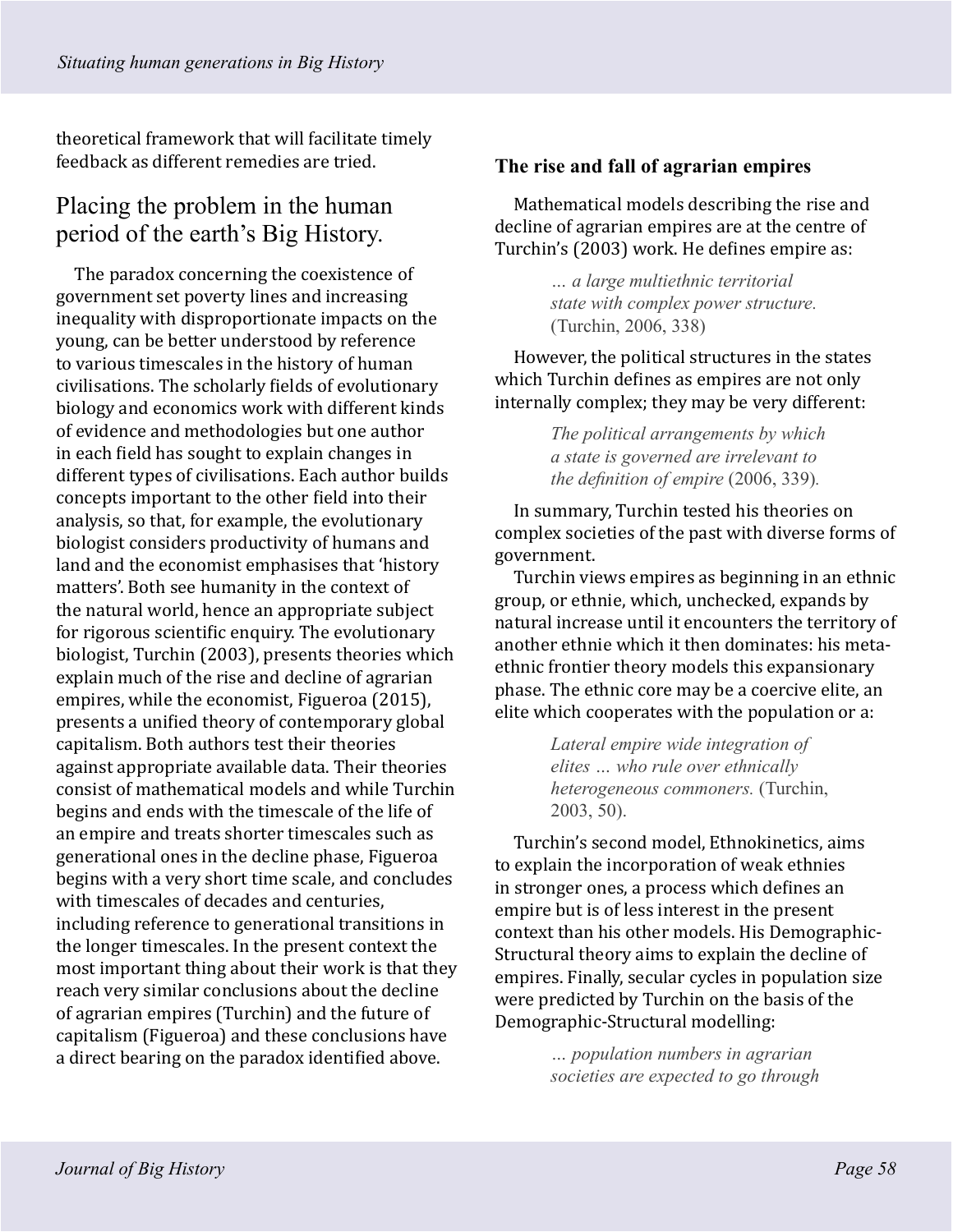*slow oscillations with a periodicity of approximately two or three centuries.* (2003, 150).

or many human generations, and his analysis of empirical observations supported this.

In Turchin's 2003 publication he reports testing against two agrarian empires and in the later one, co-authored with Nefedov, mature models of empire formation and decline are tested against several more (Turchin & Nefedov, 2009). These authors gathered comparable demographic and archaeological data for all the agrarian empires they studied. They examined eight different empires, spread across England, France, Italy and Russia and spanning almost two millennia. In relation to a particular period in mediaeval England they state:

> *Nominal wages did not exhibit a cycle but grew fairly monotonically. Thus, a building craftsman's wage increased from 3 pennies (d.) per day in the late thirteenth century to 6 d. per day in the early sixteenth century (Phelps-Brown & Hopkins 1955). Real wages, by contrast, exhibited an oscillation, driven by the cycling movement of prices … .*  (Turchin & Nefedov, 2009, 38).

This level of precision allows the authors to trace and analyze patterns discretely within different economic strata of their subject populations. The statistical methods employed by these authors allowed them to map the patterns observed among different strata of the population against aggregate indices of stability and growth or decline (Turchin & Nefedov, 2009, 310-311).

The secular cycles in agrarian societies described by Turchin & Nefedov (2009) involve alternating integrative and disintegrative phases. The integrative phase typically involves:

*…a centralizing tendency, unified* 

*elites, and a strong state that maintains order and internal stability. Internal cohesion often results in the vigorous prosecution of external wars of conquest, which may result in the extension of the state territory*. (Turchin & Nefedov, 2009, 20)

#### The disintegrative phase typically involves:

*a decentralizing tendency, divided elites, a weak state, and internal instability and political disorder that periodically flare up in civil war.*  (ibid. 20)

In the disintegrative phase the population becomes more stratified and cooperation within and between social strata diminishes. The authors present different indices of social instability depending on what data was available. For the period between 1100 and 1500 in mediaeval England the evidence concerns rebellions and the finding of coin hoards (ibid. 31, 47) and for the Romanov cycle in Russia from 1795 till 1928 the evidence concerns peasant disturbances, crime incidence and named executions (ibid. 284-286).

In two cases out of the eight empires studied, Turchin & Nefedov found evidence of recurring generational cycles which had a very approximate periodicity of two generations or 40 to 60 years (ibid. 28, 79-80, 106, 203, 285): the authors called them *social-psychological* cycles. In the remaining six empires, no such evidence is presented by Turchin & Nefedov, so whether generational patterns existed in them is an open question.

The social-psychological cycles described by Turchin (2006, 243-244, 285-286, 295- 298) became evident to him when studying the disintegrative phase of much longer secular cycles. Turchin argues that in these cycles men who return from war and know its cruel realities have the effect of 'immunizing' their sons against war,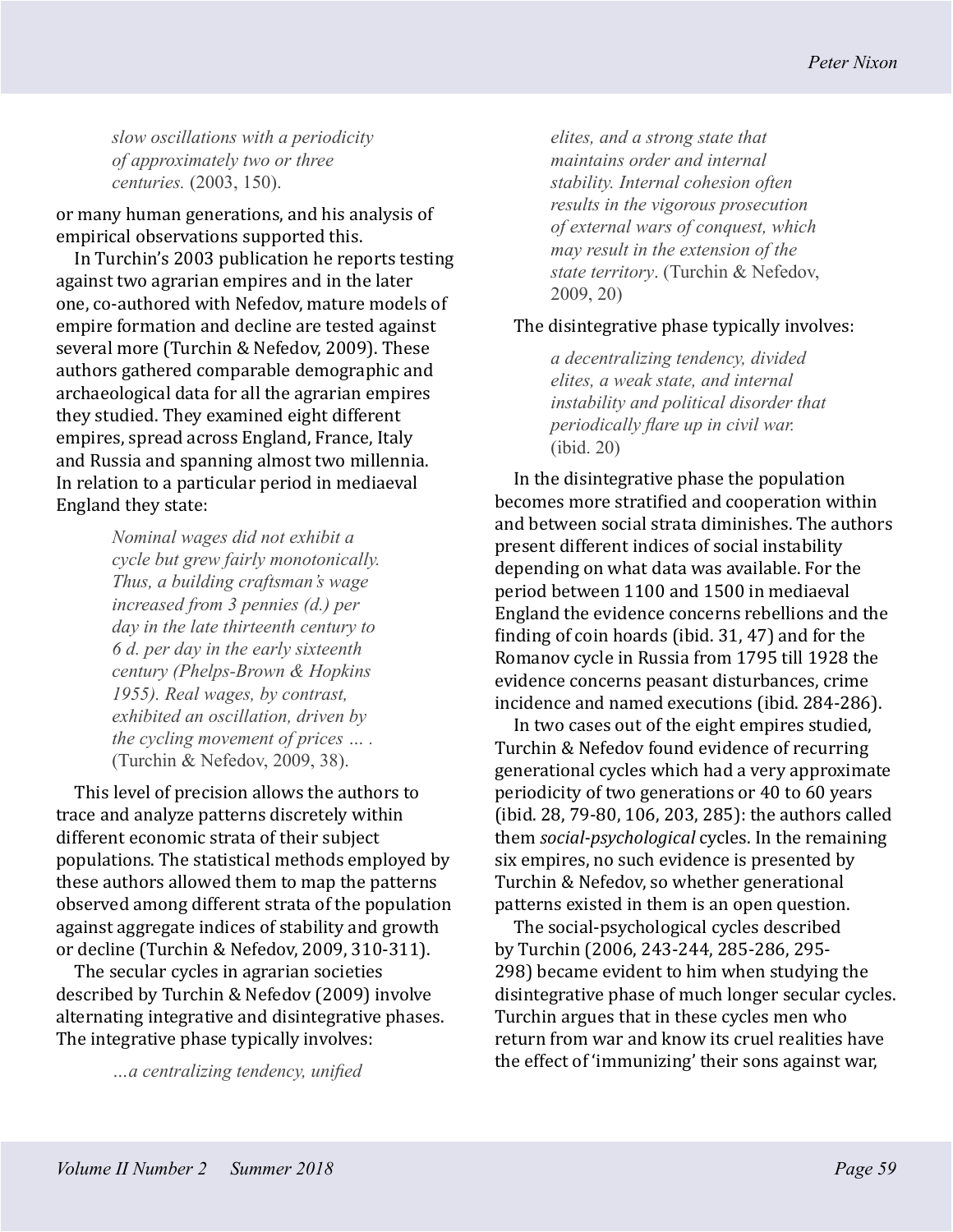and so what follows is a period of peace. These sons may have a slightly similar but modified reaction, but eventually a generation of men matures without experiencing war. At this point, if the demographic and other pressures that caused the conflict in the first instance are still in operation, the likelihood is that another war will break out, and so on until the pressures change. The term *generational* is used here to refer to these cycles.

Turchin's (2008) theory asserts that in agrarian empires social cohesion, synchronous equity and the state all decline together and the empirical work he refers to shows that in some cases generational cycles were associated with the decline of the empire.

## **Integrated economic theory of capitalism**

In global capitalism nation/states cooperate to maintain global markets in which businesses compete. Using Popperian logic, Figueroa creates a theory which applies across all capitalist countries. In his view this is necessary because he sees conventional economic theories as being limited in their scope. He reviews Neoclassical, Keynesian and Classical economics and finds that none of them can account for the existence and persistence of unemployment in the first world: in addition he finds that Classical and Neoclassical economics cannot account for the short run correlation between nominal and real economic variables in the first and third worlds (Figueroa, 2015, 1, 27-39). Figueroa describes nominal variables as those under the control of government such as money supply, exchange rate and interest rate: he defines real variables as things like total output, real wages and employment (ibid, 34). The impact of changes in nominal variables are abstracted from individuals' experience through the machinery of government, where-as real variables have more tangible

impacts.

Communist or second world countries are excluded from Figueroa's work by definition and he divides third world countries into two groups having either weak or strong colonial legacies. He reviewed relevant economic data, from historical and recent international datasets. Eastern Europe was excluded because the introduction of market reforms since the 1990's meant that they were 'in transition' to capitalism (ibid. 28-30).

Using data from the individual countries he creates abstract models of capitalism as it operates in:

- a) First world countries (Epsilon society)
- b) Third World countries with weak colonial legacies (Omega society)
- c) Third World countries with strong colonial legacies (Sigma society).

A key aspect of these models is the slightly different representations of excess labor in each model. In Epsilon it is represented as unemployment, in Omega as unemployment and under-employment with income gaps between ethnies and in Sigma it is like Omega with increased self-employment.

He defines three different timescales relevant to the development of his theory:

- a) The short run which typically lasts less than half a year in which he posits a static economic model,
- b) The long run which typically lasts a year or so in which he posits a dynamic economic model,
- c) The very long run which can last over decades and may run to centuries in which he posits an evolutionary economic model.

Fewer economic variables need to be considered in the short-term but the longer the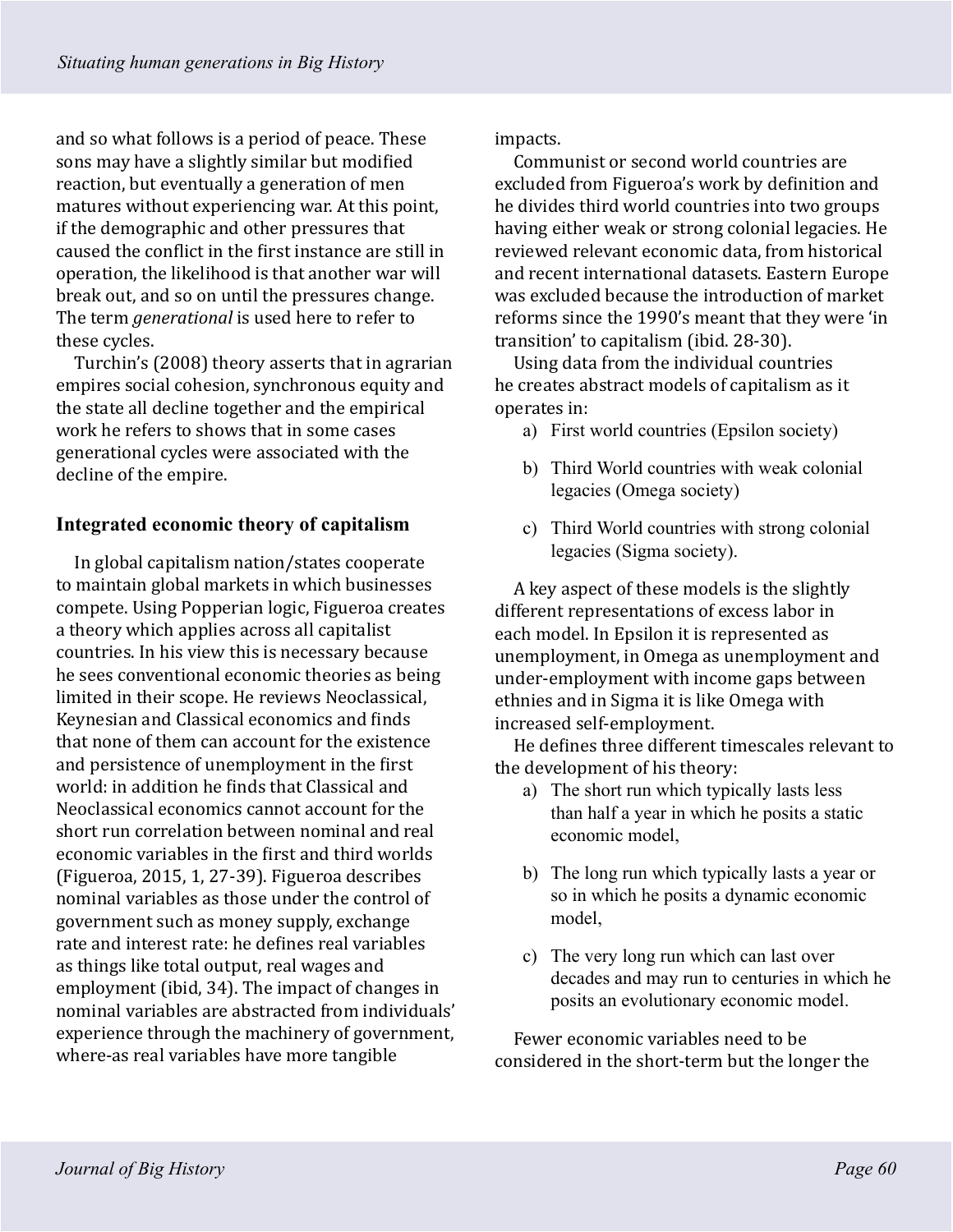timescale being considered, the more relevant variables there are that might change. From these models he creates a unified theory of capitalism which explains the representations of excess labor and the degradation of the biophysical environment that occurs in the very long run. His theory culminates in the presentation of a fourth model, to be described below.

Referring to the two shorter timescales Figueroa (2015, II, 93) concludes:

> *According to the theory of capitalism, the global inequality in the capitalist system (which comprises between-country inequality and within-country inequality) will persist as long as the distribution of economic and political assets at the national and international levels remains unchanged. … According to the unified theory, therefore, there is path dependence in the process of capitalist economic growth, that is, history matters.*

It is in the very long run context that Figueroa introduces his concept of the intergenerational consumption frontier and the laws of thermodynamics:

> *In conclusion, … when the stock of nonrenewable natural resources is included in the economic process, society is faced with an intergenerational consumption frontier. … The average consumption level of future generations will necessarily be smaller than that of the current generation.* (ibid. 104)

*We can then say that the production process only rearranges matter and energy, … The economic process is* 

*not mechanical, but* entropic*.* (ibid. 108) [Emphasis original]

In his penultimate chapter Figueroa builds the laws of thermodynamics into his model, moving beyond the earlier static, dynamic and evolutionary theoretical models:

> *The final entropic model of the unified theory predicts that the economic growth process supplies society with increasing quantities of goods per person, which has a positive effect on quality of society, but it is subject to decreasing marginal gains. … The model thus predicts a trajectory of an inverted-U shaped curve upon the quality of society in the economic growth process. … The available facts tend to corroborate the predictions of the entropic model. … This seems to indicate that we are entering into the downward sloping segment of the curve or maybe we are already there.* (ibid. 172)

Similarities between the conclusions of Turchin and Figueroa will now be explored.

#### **Summary**

With regard to both the quality of society and intergenerational transitions, there is agreement between Turchin and Figueroa based on the evidence they considered and the theories they generated. Their work took place in totally different fields of scholarship but both considered centuries of human existence and both portray human Big History. Though Turchin did not find generational patterns in every case, the ones he found were sufficiently well pronounced to enable him to build theories around them. However Turchin's empires and Figueroa's capitalist states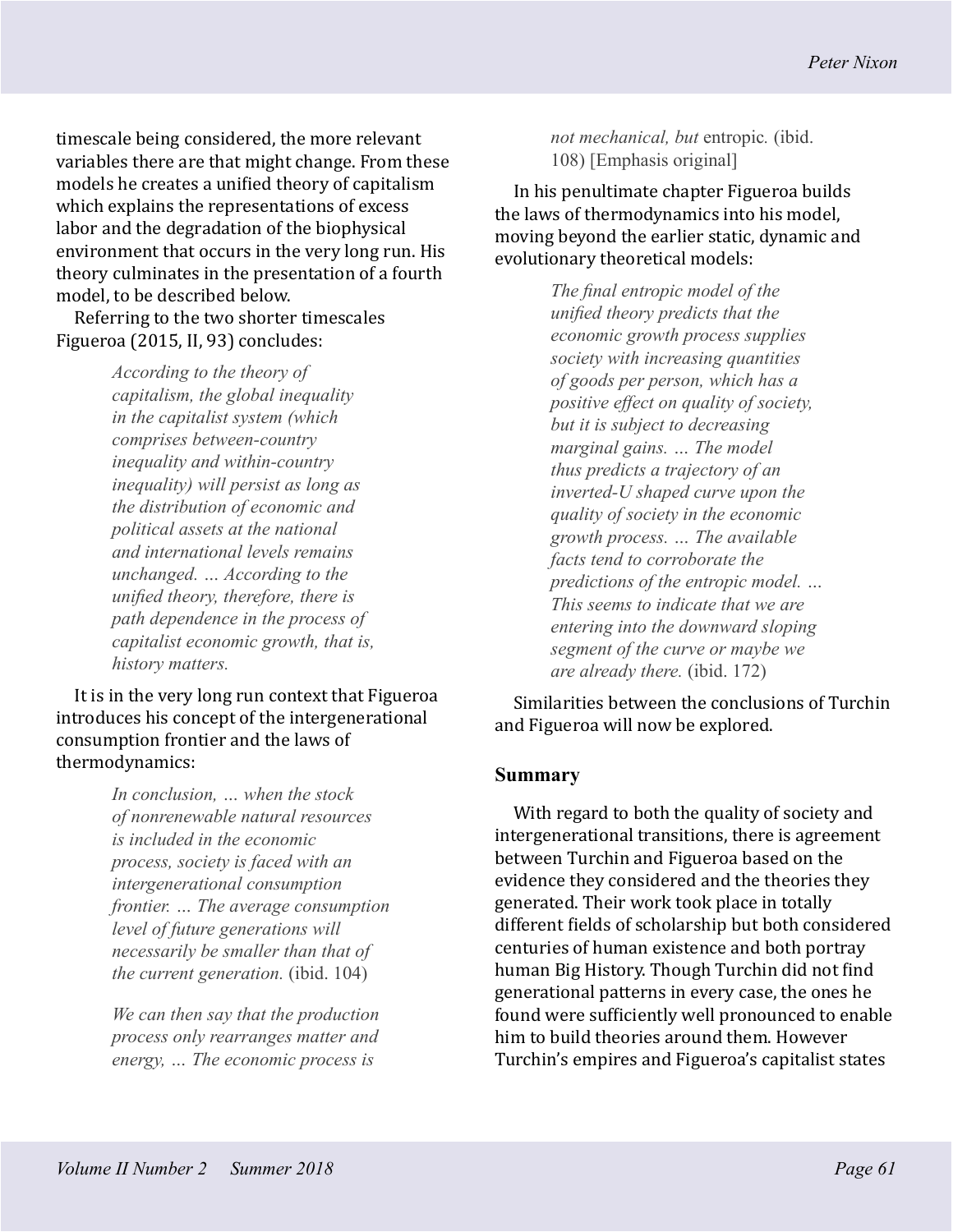might be compared, it would seem that Turchin and Figueroa have independently provided demographic and economic explanations, respectively, for an underlying phenomenon. Are we witnessing a process of entropy or could this be a kind of group level evolutionary process; must we postulate that it is related to human agency or could there be some other explanation? This question is answered in part below. A civilization in decline is shown by these authors to have deleterious impacts on the young; it is the young who pay for the excesses of the old.

The length of the cycles and trends described here creates great difficulty for assessment of potential impacts of emerging cultural trends. The impact of changes made at one point in time may not become evident for decades. Timely assessment requires a synchronous method that can be repeated at intervals to build an historical record. The method needs to be informed by classical generational theorists and more recent generational scholarship.

# Generations observed

The concept of *generation* is foregrounded by the paradox being addressed here. In 1987 the concept of generations entered international discourse on governance through the Brundtland Report, 'Our Common Future'. The brief of the World Commission on Environment and Development, of which Brundtland was the Chair, was concerned with sustainable development which was seen as a path to eradicating poverty (Brundtland, 1987, 24-25). Of the 22 principles emerging from the Commission's work only the first two related to social aspects, the first one related to human rights and the second related to generations (ibid. 339). The second principle expresses the desire of the Commission to establish norms about what different generations might expect of the state in relation to the natural environment:

*States shall conserve and use the environment and natural resources for the benefit of present and future generations.* (ibid. 339).

But no way of balancing the needs of present and future generations is offered. Hence, in that significant international report concerning sustainability, both of the principles addressing social aspects related to social justice. The first addressed synchronous justice and the second hinted at diachronous justice. However, the underlying concept of sustainability is contested.

In a sociological account of the social sustainability and social resilience of an identified population in rural Argentina over the 19th and 20th centuries Adamo (2003) begins with a critique of the Brundtland report in which she addresses the justice element of the sustainable development concept:

> *Sustainable development is becoming a normative concept difficult to articulate and put into practice.*

She asks 'what is to be sustained' and by whom, etc. She treats social, environmental and economic sustainability as separate but interdependent. Adamo mentions the importance of space and time and an historical perspective as ways of contextualising sustainability, and this is also reflected in the work of Scott, Park & Cocklin (2000). Adamo designed her study to answer questions about what makes people remain in rural areas rather than what makes them leave. Adamo draws a connection between social sustainability and social resilience. Of particular relevance here is Adamo's definition of the 'community/culture attribute' of the connection and her reflection on its value for her research. In this attribute she incorporated 'intergenerational equity and cultural capital ... social institutions, formal and informal ... services and infrastructure.'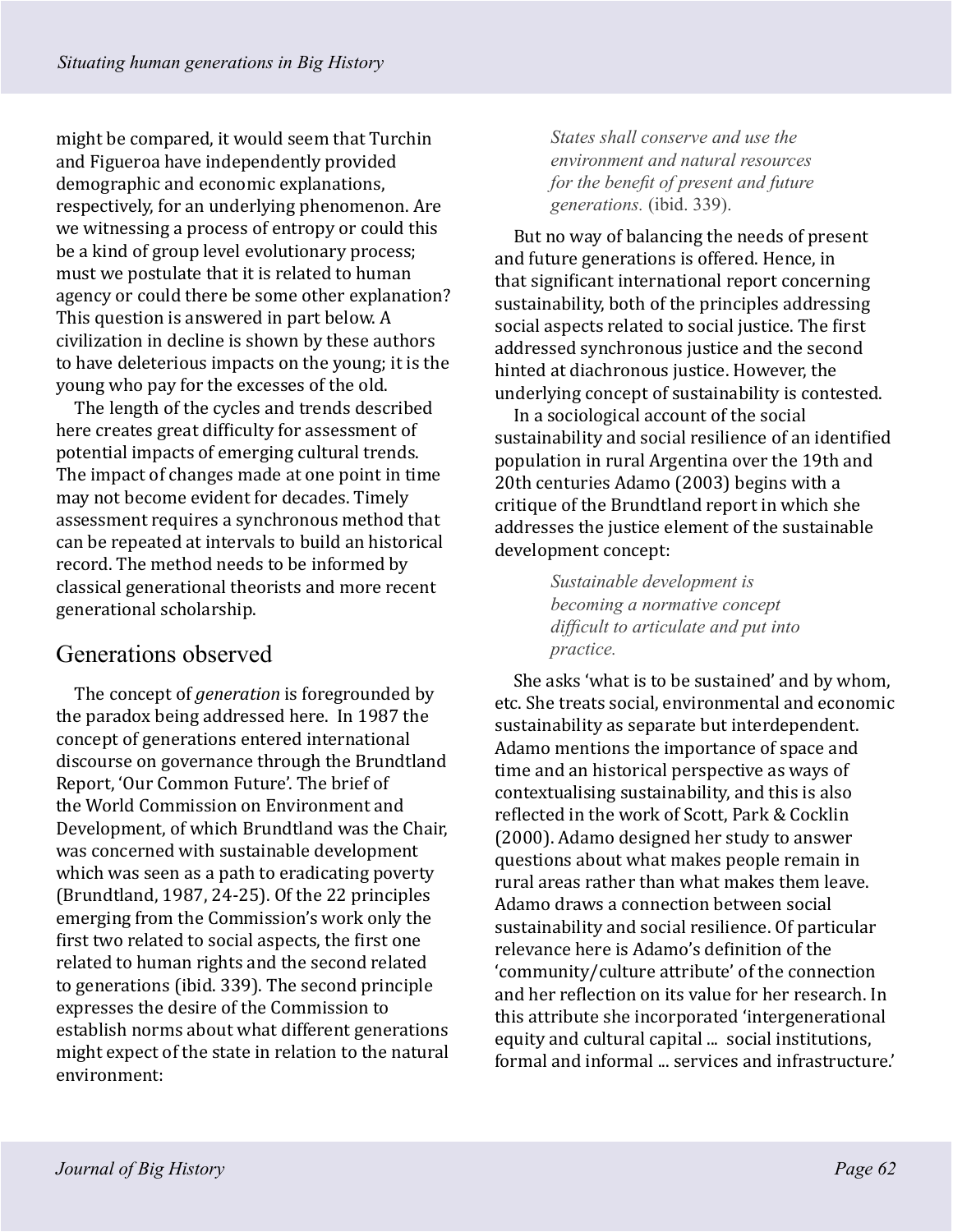### Reflecting on her own application of this definition, Adamo comments:

*This (Community/Culture/ Institutions/Services) attribute is more difficult to address, given the imprecision of the elements involved.*

As much as she wants to escape from the dominant normative concept of sustainable development, Adamo concedes having difficulty when trying to articulate elements of social sustainability which stand beyond polity. In light of the discussion above concerning empires and capitalism, it might be said that the state (or polity) has a generational identity which may vary depending on whether the state is rising or falling. Adamo's difficulty is understandable when considered in light of the life cycles of empires and capitalism. Brundtland's principle concerning generations is inadequate because it ignores these time scales.

Theoretical developments in the social sustainability field are tentatively moving beyond the notion of sustainable development enshrined in the 1987 Brundtland Report. The need to do this has been recognised in a recent Australian study of public sector governance (Osborne, 2010). Based on the work of Figueroa it would seem that development has been emphasised at the expense of sustainability, however that term is interpreted.

Human Resource Management consultancies (McCrindle, 2009; McQueen*,* 2008; Lancaster & Stillman, 2005) often consider what are perceived as the competing interests of different generations (Rayner, 2016; Goertzel, 2006; Heath, 2006; Walsh & Black, 2011; Seedsman, 2006). Sociology can help us understand generations through less biased lenses.

Mannheim, known for his contribution to the sociology of knowledge, provides a summary of much of the scholarly thought about generations, as it stood in the middle of the twentieth century

(1952, 276-322). Mannheim distinguishes two definitions of generations: one based on genealogy (kin) and the other on cohorts. The cohort definition of generations is the one used in this work and it groups everyone into generations according to the years in which they were born; people born in defined sets of consecutive years are said to be separate generations. Members of a generation have, at the same stages of their lives, shared the experience of significant public events. Generation is seen as a social location in the same way as gender and race (ibid, 291). With regard to the periodicity of generational cycles:

> *It is a complete misconception to suppose, as do most investigators, that a real problem of generations exists only in so far as a rhythm of generations, recurring at unchanging intervals, can be established.* (ibid, 286)

The length of a generational cycle is not fixed.

Different groups within the same generation may respond to their social and economic circumstances in different ways. If a minority within a generation tends to respond to their circumstances in a way that differs from the response of the majority they are called a generational unit (ibid, 304). The existence of generational units adds a layer of complexity to the analysis of intergenerational relationships:

> *... there exists a uniform generational context in the sense of a shared problem community, but not a generational unity whose members could offer uniform solutions to these problems.* (Jaeger, 1985).

In making this distinction, Jaeger raises questions about whether and how points of contention between and within generations are dealt with, and by whom; sharing a time in history does not necessarily lead to cooperation.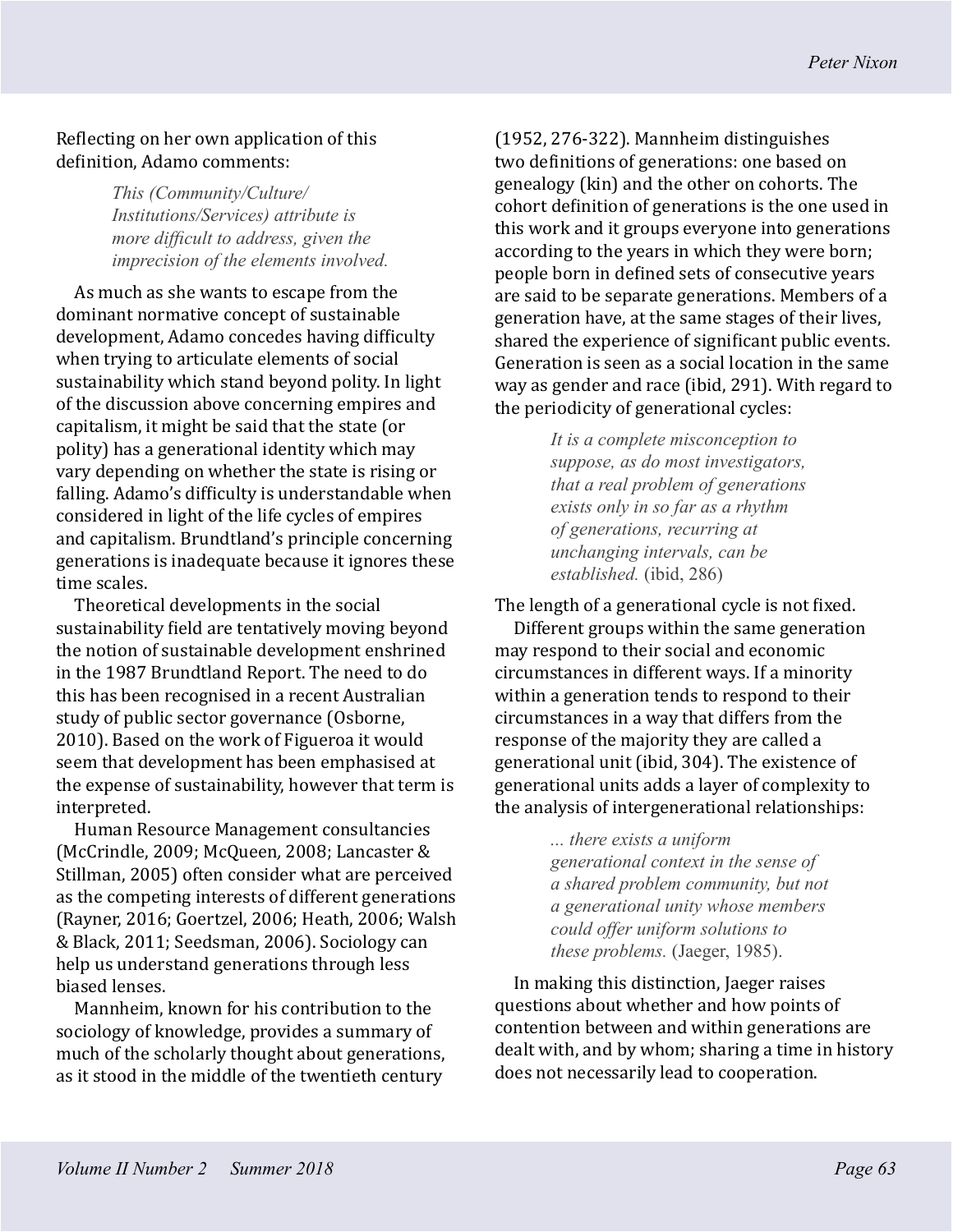The notion of generational identity or personality goes back to Dilthey's notion (advanced in the late 1800s) of 'the intellectual culture of a generation' and referred to by Marias (1970, 52). Generations have been seen as vehicles for transmission of culture and viewed as recurring in cycles of either two or four types (ibid, 183-184; Turchin 2003). The common feature of both the two and four type models is that influential generations alternated with generations that appear to have had less influence on the course of history. The generation cohorts were variously estimated to be between fifteen (Marias, 1970, 185) and thirty (Mannheim, 1952, 310) years long, which allowed researchers much scope for blurring the boundary years. Marias (1970, 184-185) described a pattern of four different and succeeding generations living at the same time in history and described the tensions between them thus:

> *The year 1800 is not a single date; it is four different dates that exist simultaneously and are mutually involved in an active form. Strictly speaking what we find is not movement so much as it is that which shapes movement and makes it possible – a system of tensions and working forces ... This tension which is revealed in the multiplicity of generations, is the force behind historical movement.*

This point is a guiding principle for the discussion below.

## **John Stuart Mill on generations**

Mill was a prominent politician in Britain in the middle of the 1800s whose thousands of pages of writing including letters to individuals and to the press were published, some posthumously, between 1823 and 1898. These were assembled

into 33 volumes and have been made available digitally (Mill, 2016). Mill's writings have had a significant impact on much of the political life of the 20<sup>th</sup> century and they are relevant here for two reasons, his interest in generations and something he called ethology that will be discussed below. He was born in 1806 and died in 1873. For three years from 1865 to 1868 he followed in the footsteps of his father, James, becoming an elected member of the British Parliament. In phase two of the present work I searched digital copies of his publications and, in all, found 512 references to generations. It is evident that the frequency of those references increased significantly as his maturity as a writer progressed, peaking in publications between 1868 and 1872. Some of his references to generations are not made in the same sense in which generations are referred to above; he could have used other words to describe his meaning. Setting aside those references it is clear that Mill understood intergenerational phenomena in much the same way as the later scholars discussed above understood them.

Mill's commitment to intergenerational equity was very clear from early in his parliamentary term:

> *What are we, Sir - we of this generation, or of any other generation, that we should usurp, and expend upon our particular and exclusive uses, what was meant for mankind?* (28, 143)

#### and also expressed in his essays:

*The owner of capital is by no means to consider himself it's absolute proprietor.* (10, 485)

Mill was ahead of his time in many respects and lamented the parlous state of what we would now call the social sciences and in particular, knowledge about psychology (8, 223-224). The neurologist and philosopher, Antonio Damasio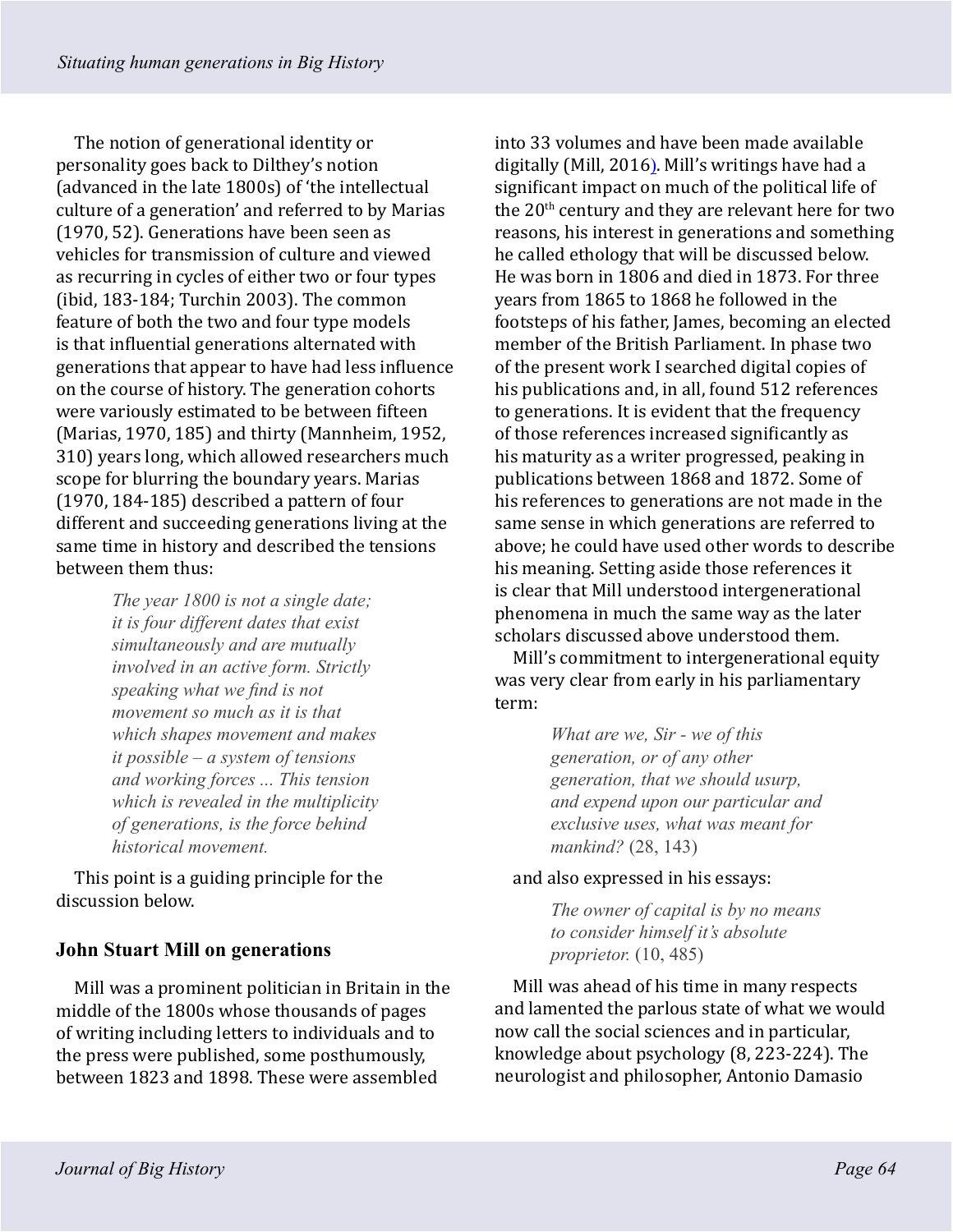#### (2003, 15), acknowledges Mill's grasp of the:

*… relation between personal and collective happiness, on the one hand, and human salvation and the structure of the state, on the other, …*

#### It might even be said that Mill foresaw the development of human Big History:

*The facts of each generation are looked upon as one complex phenomenon, caused by those of the generation preceding, and causing, in its turn, those of the next in order. That these states must follow one another according to some law, is considered certain: how to read that law, is deemed the fundamental problem of the science of history.*  (20, 345).

Approaching his maturity as a writer, Mill became aware of a set of circumstances in Britain at that time which are similar to aspects of the paradox addressed in the present work:

> *In fact, it has now come to this, that instead of being at liberty to suppose that future generations will be more capable than we are ourselves of paying off the national debt, it is probable that the present generation and the one or two which will follow, are the only ones which will have the smallest chance … .* (28, 141)

of being able to repay it. He later qualified this by citing circumstances which he felt justified obliging future generations to partially pay the cost of benefits they did not choose, but had left to them by previous generations (Political Economy, 613).

When economists, philosophers and demographers write about overlapping (Engineer, Roth, & Welling, 2005) or non-overlapping

generations (Wolf, 2003), they are making the distinction between concern for the generations alive today (overlapping) and concern for unborn generations (non-overlapping). Mill seems to have been unable to resolve this problem involving overlapping and non-overlapping generations which had burdened him from very early in his career (6, 240, 252).

Mill sees the length of a generation being approximately 25 years (3, 483) and this is in close alignment with the classical generational theorists discussed above. In harmony with the later writing of Marias, Mill believed the character of a generation was formed by the circumstances in which they grew up (24, 264). Having suggested various measures by which the younger generation could mature in improved circumstances Mill (Political Economy, 270) notes that:

> *The benefit would however arise, not from what was given them, but from what they were stimulated to acquire.*

It is clear Mill sees improvement being negotiated between older and younger overlapping generations, but not necessarily as equal negotiating partners. His recognition of generations within occupations and occupations within generations is an indication that he would have understood the modern concept of generational units and the complexity of such negotiations. The variety of occupations that he referred to include 'Political Economists' (Political Economy, 543), 'Statesman' (6, 243), 'Labourers' (sic) (4, 435), 'Painters' (14, 360), 'Irish farmers' (6, 584), 'Grecian poets' (11, 416), and 'Philosophers' (7, 231). It's clear that in some cases Mill also understood the need to locate generational units within their national contexts. Mill understood that cultural meanings are generated within countries, occupations and generations (8, 230). At one point Mill (21, 241)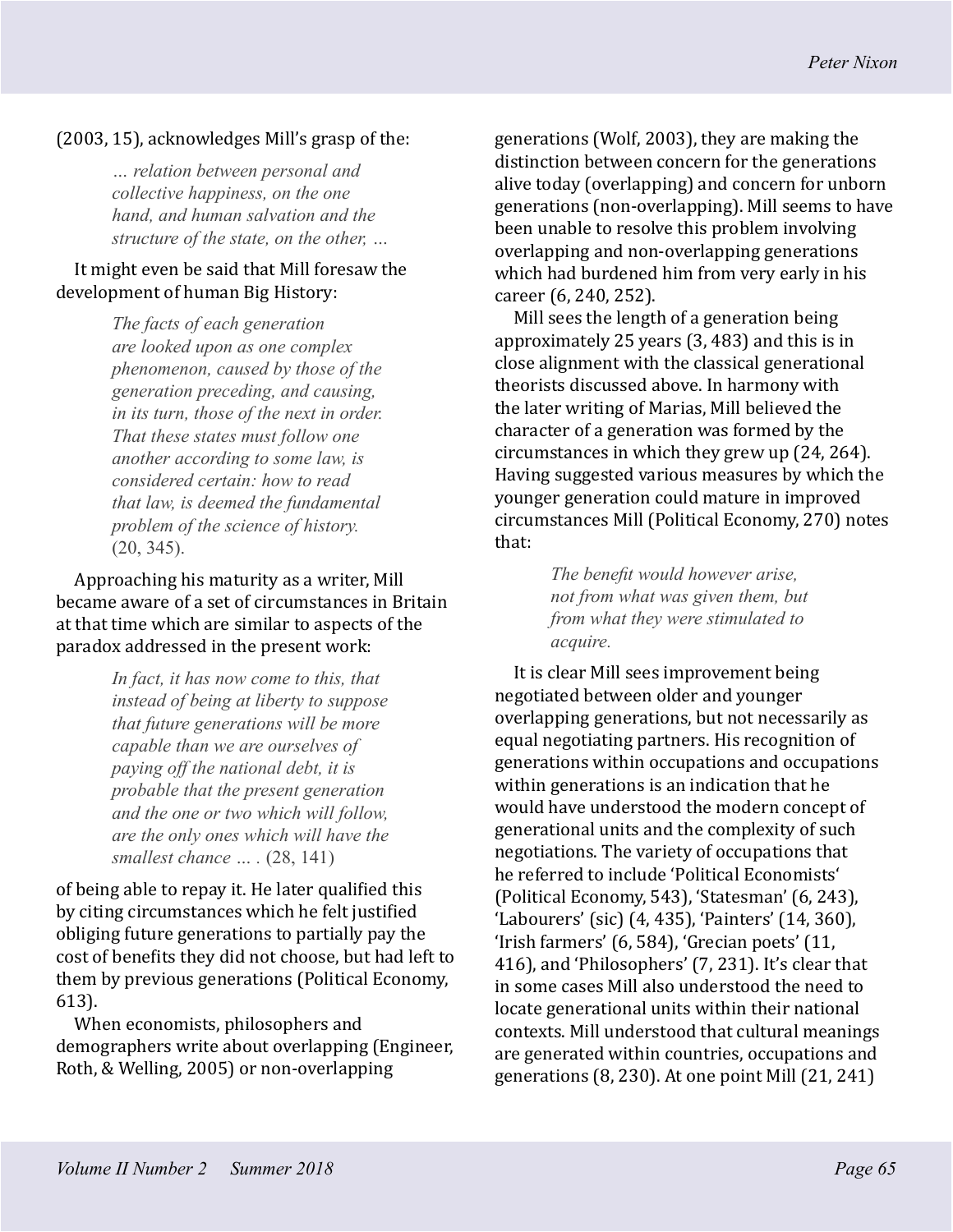describes something like the generational cycles described by Turchin:

> *A new generation has grown up since the great victory of slavery abolition; composed of persons whose ardour in the cause has never been wrought upon and strung up by contest. The public of the present day think as their fathers did concerning slavery, but their feelings have not been in the same degree roused against its enormities.* (sic)

On these points Mill's thinking is in tune with that of  $20<sup>th</sup>$  century sociology and early  $21<sup>st</sup>$ century thinking about human Big History.

#### **Identifying a generation**

The task of identifying a generation is informed by contemporary demographic study. Not all authors agree on the boundary years between generations, but approximations are generally accepted if they fit within the descriptions above. Samples regarding Australian voting patterns and American Human Resource Management (HRM) are given for comparison with the Australian Bureau of Statistics and Australian demographers in Table 1. (ABS, 2009; Gray, Evans & Kippen, 2007; Zemke, Raines & Filipczak, 1999; Ruthven, 2004; Strauss & Howe, 1991, 84; Australian Bureau of Statistics, 2006).

In the Australian context this represents fertility cohort patterns similar to those described by

| <b>Australian</b><br><b>Bureau of</b><br><b>Statistics</b><br><b>ABS</b> | <b>Gray, Evans</b><br>& Kippen<br><b>Australian</b><br><b>Demography</b> | <b>Ruthven</b><br><b>Australia</b><br><b>Voting</b> | <b>Strauss &amp;</b><br><b>Howe</b><br><b>USA</b> | <b>Zemke</b><br>et al<br><b>USA HRM</b> |
|--------------------------------------------------------------------------|--------------------------------------------------------------------------|-----------------------------------------------------|---------------------------------------------------|-----------------------------------------|
| 1891                                                                     | 1910                                                                     | 1901                                                | 1901                                              |                                         |
| 1926                                                                     | 1925                                                                     | 1925                                                | 1925                                              | 1922                                    |
| 1946                                                                     | 1945                                                                     | 1943                                                | 1943                                              | 1943                                    |
| 1966                                                                     | 1965                                                                     | 1961                                                | 1961                                              | 1960                                    |
| 1986                                                                     |                                                                          |                                                     | 1981                                              | 1980                                    |
| 2006                                                                     |                                                                          |                                                     |                                                   | 2000                                    |

**Table 1 Generation boundaries of demographers and other authors.**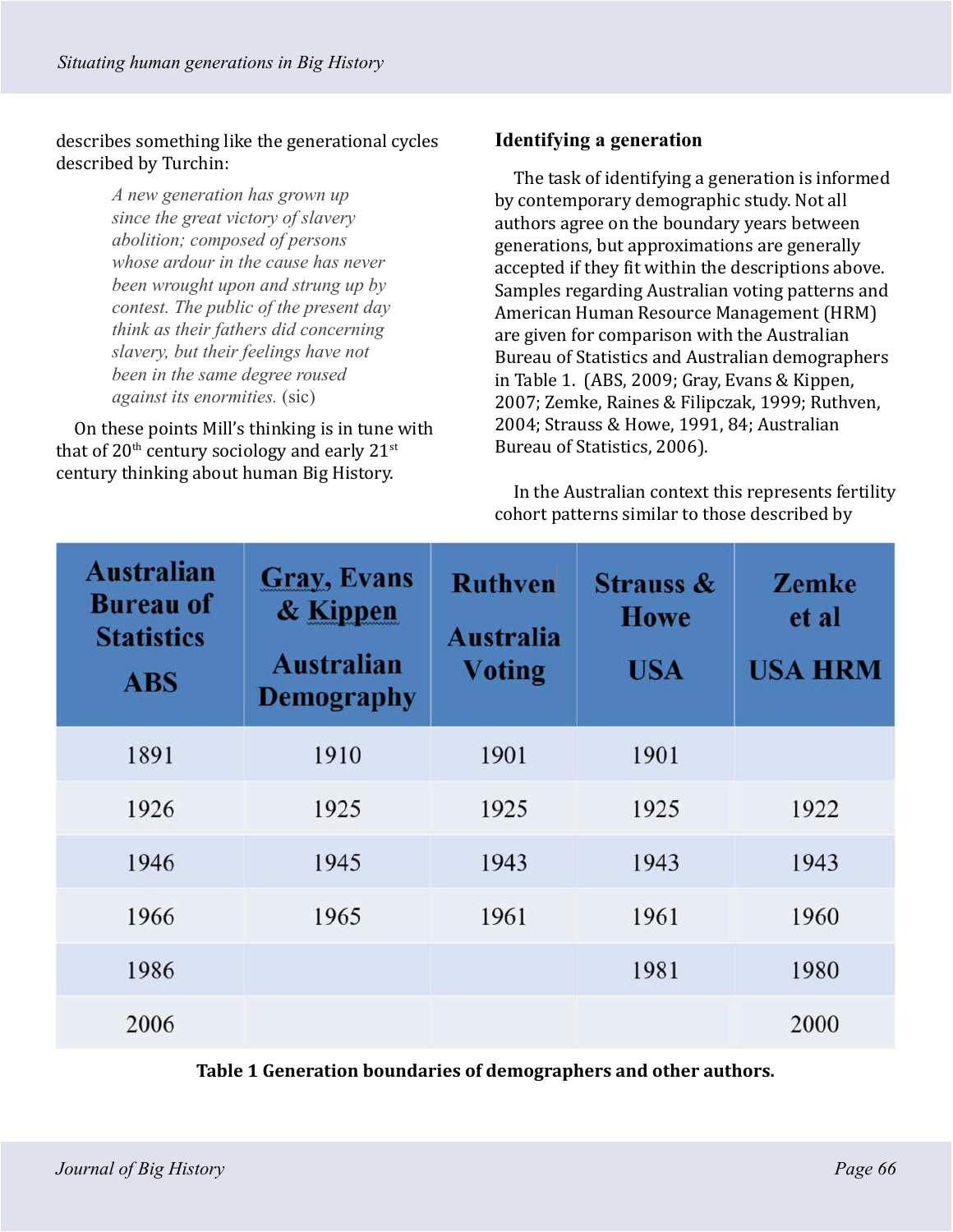Turchin (2003, 151-152).

#### **The 'non-identity problem'**

In the case of non-overlapping generations the 'non-identity problem' must be addressed (Page, 2006) because living generations can exploit their position (ibid.). Mill never reached a resolution of this problem and debate on it continues in fields concerned with social justice, the environment (Dobson, 1999; Woollard, 2012) and applications of technology to fertility (Weinberg, 2013; Gardner, 2015). It applies in societies where laws can only apply to people who can be clearly identified and this usually means the living. It is argued that if a law applied to the unborn, the problem thus created would be the need to determine exactly who among the people yet to be born would be harmed, and in what ways by the pursuit of the various alternatives now available to deal, for example, with climate change.

The non-identity problem was partially recognised in English law sometime prior to Mill's career:

> *It is now a considerable number of years since a London merchant having by testament directed that the bulk of his fortune should accumulate for two generations, and then devolve without restriction upon a person specified; this will, rare as such dispositions might be expected to be, excited so much disapprobation, that an Act of Parliament was passed, expressly to "enact" that nothing of the same sort should be done in future.* (Mill, 4, 259)

Some argue that because the rights of the unborn cannot be asserted in law, present generations need not concern themselves with their well-being (Gosseries, 2008; Weinberg, 2012). But examples have been given of 'historic injustice' to the descendants of slaves (Herstein, 2008) and the 'Stolen Generation' of original Australians (Dodson, 2007). In these cases governments have accepted responsibility for providing compensation many years after the original injustice. Part of the argument in favour of the historical injustice claim is that the original injustice is a separate issue from the continuation of a derivation of that injustice in the present. Therefore these instances are equivocal on the implications of the non-identity problem. It has been argued that:

> *… we are right to keep our eye on how principles and practices affect individual persons and I will argue that, when we do, the non-identity problem does not arise.* (Weinberg, 2012)

The following section describes a civilisation in which this appears to have been done to good effect.

# The pre-colonization society of the original Australians

This section considers the culture and civilisation of the original Australians, commonly called Aboriginals and Torres Strait Islanders. Based on archaeological evidence they are estimated to have settled in Australia at least 40,000 or 60,000 years ago or more (Mulvaney & Kamminga, 1999). During that time they have maintained a continuous, developing culture which would seem to have at least partially survived the devastating annexation of their lands by Europeans since 1788: this is evident in their public statements calling for a national treaty in which they have been encouraged by many, including the historian, Henry Reynolds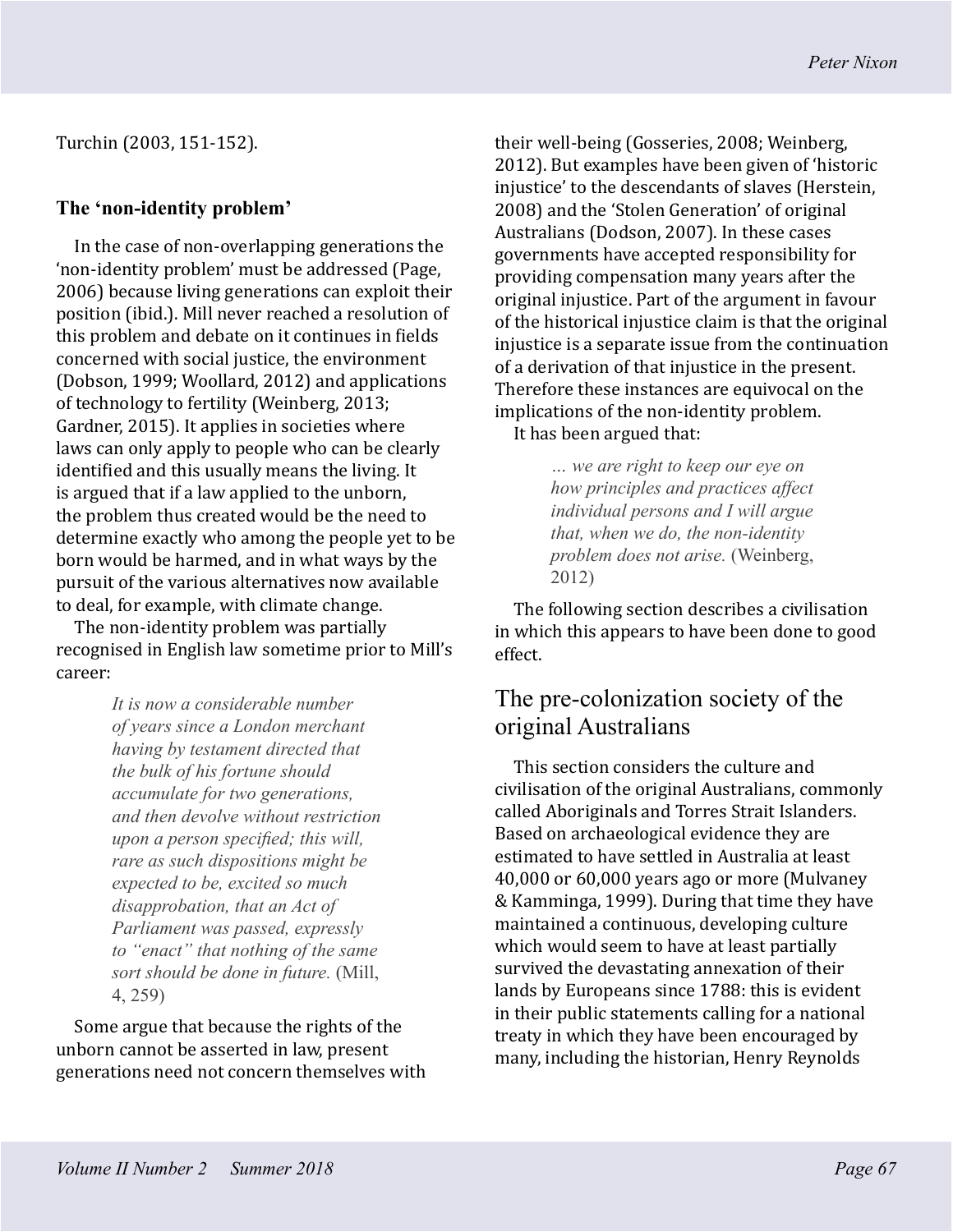(Reynolds, 1996, 70, 114-116, 145, 151-153; Reynolds, 1989, 75, 87) the popularity of the music by Yothu Yindi (2016), announcements by two Australian state governments concerning treaty discussions (South Australian Treaty Discussions, 2017; Victorian Treaty Discussions, 2017) and the recent Uluru Statement from the Heart (2017).

It has been estimated that before 1788 the original Australians, in comparatively small social groups, occupied the whole continent of Australia including parts that would now be considered deserts and that there were literally hundreds of languages among them (Elkin, 1970, 17). The continuity in the civilisation of the original Australians has something to teach us in relation to the non-identity problem but it must first be distinguished from the empires studied by Turchin and Turchin & Nefedov and the capitalist economies studied by Figueroa.

The criteria Turchin used to define empires suitable for his analysis are that the society in question must be large, internally multiethnic, territorial and have a complex power structure and that a meta-ethnic frontier is present in the early stages (Turchin, 2006, 3). A meta-ethnic frontier is a place where an empire and foreign ethnie are geographic neighbours of a kind.

Figueroa defines capitalism as a set of social arrangements in which private property dominates over property held in common, the market is the dominant form of exchange and democracy, loosely defined, is the dominant form of governance (Figueroa, 2015, I, 27).

Our knowledge about the original Australians enables comparison with several defining aspects of empire and capitalism. Mulvaney tells us:

> *For longer than any other population of* Homo sapiens*, the ancestors of the Aborigines inhabiting Sahul, and later Australia, were genetically cocooned*

*from the rest of humanity in Eurasia.*  [Emphasis in original] (Mulvaney & Kamminga, 1999, 170)

Their closest neighbors were the Torres Strait Islanders to the north who:

> *resemble Papuans rather than Australian Aboriginals in physical features.* (ibid, 332)

There was trade, conflict and intermixing between the groups but the original Australians did not follow the agricultural practices of the Islanders (Gammage, 2012, 98) who may have adopted some of the original Australians' huntergathering practices (ibid, 300).

In relation to the power structures of original Australians Berndt & Berndt refer to them as 'stateless' (Berndt, & Berndt, 1981, 366) and Keen tells us that rules and norms were taken as given:

> *… because they were contained and transmitted in oral tradition and in the absence of centralised legislative and judicial institutions, the rules and principles of ancestral law had a large discretionary component.*  (Keen, 2004, 244)

## And that:

*Networks of regional cooperation underpinned the sharing of ancestral law.* (ibid, 244)

Ancestral laws may have differed from community to community but all over Australia ancestral law was honoured. This law indicated that the original Australians belonged to the land rather than the land belonging to them (Berndt & Berndt, 1981, 135-149). The words "territory" and "property" had, therefore, a very different meaning for the original Australians than they do in empires or capitalist societies. The original Australians at the time of the early encounters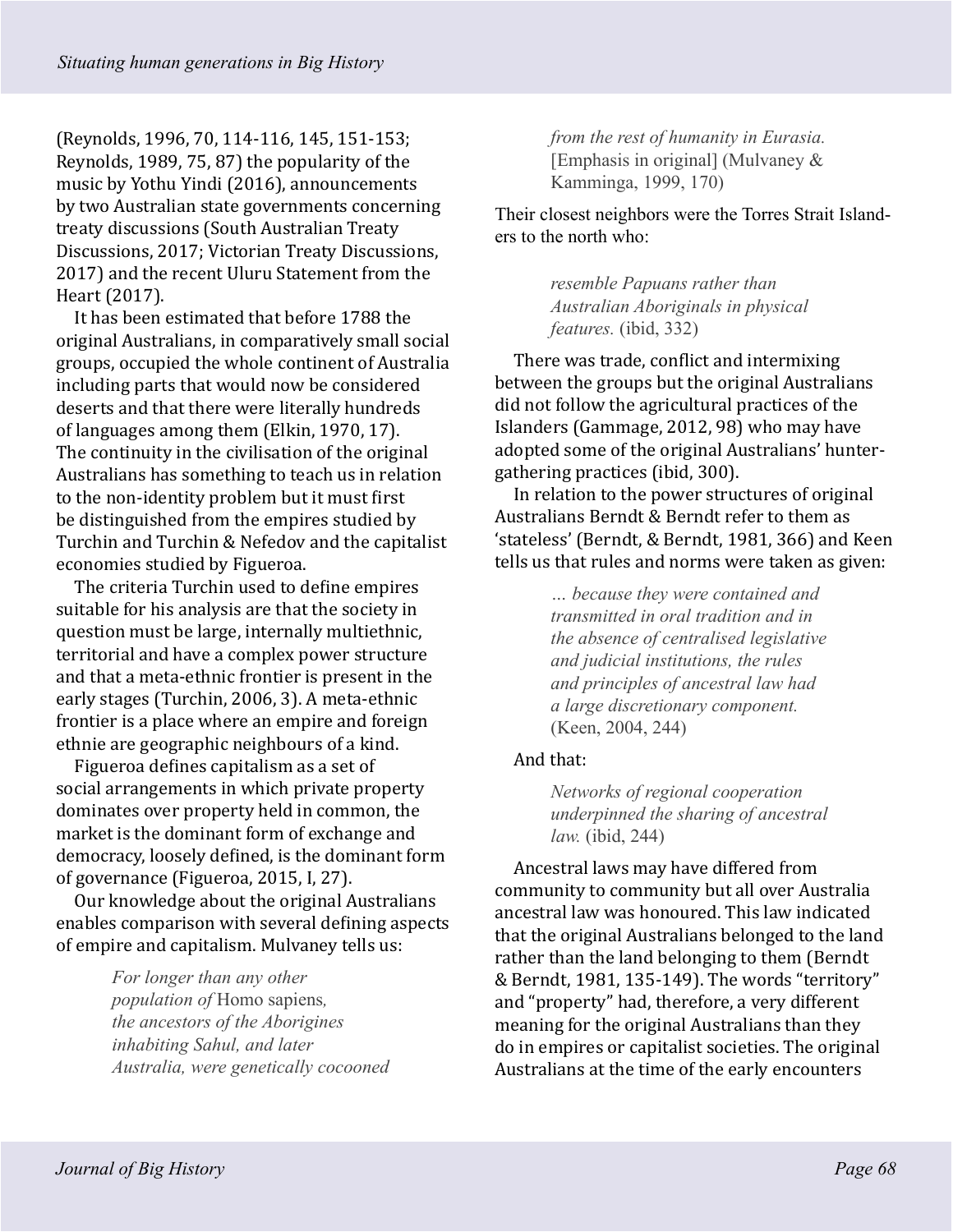between them and Europeans had no experience of a meta-ethnic frontier, they were an ethnically homogeneous population whose understanding of territory and property was completely different to ours and they were 'stateless'.

Therefore we can conclude that the society of the original Australians at the time of its early encounters with Europeans was neither an empire as Turchin would see it, nor a capitalist society as Figueroa would see it: it existed outside the mathematical models of human Big History discussed above.

Gammage has painstakingly reviewed many of the earliest records made by Europeans about the original Australians and the way they related to their landscapes. These records consist primarily of paintings and handwritten documents and he finds a substantial level of agreement between them regarding the lifestyle of the original Australians and the way they related to their landscapes. The original Australians controlled their lands and their populations so as to produce a surplus most of the time and enough to get them through the severest droughts (Gammage, 2012, 150-151). Most of his book concerns their land management practices: population management he mentions in passing indicating that a variety of laws were invoked and in extreme cases infanticide was practiced; something also noted by other authors (Marcus, 2015; Stormon, 1977, 136-137) and interpreted in a broader context as being 'essential for the survival of society' (Davies, 1981, 193). Mill was also concerned about population size and it has relevance to Big History (Christian, 2011, 311-312, 630). Gammage concludes:

> *1788's plant patterns were unnatural but universal. How people did this varied from region to region, but everywhere they made similar templates for similar purposes. Different lives, from Spinifex to rainforest, the Wet to the snow, coast to desert, obeyed a strict*

*inheritance, followed the same Law, allied with fire and worked locally to make plants and animals abundant, convenient and predictable. They made a continent a single estate.*  (Gammage, 2011, 280).

Land management practices of the original Australians had two salient features. Firstly, they used very detailed knowledge of botany, the impact of fire on different plants in different weather conditions, animal husbandry and the fire technologies that were available to them to create landscapes that were compared by the early European visitors to the estates of landed European gentry (ibid. 5-17). Secondly, given the level of technology available, to establish the land templates portrayed by Gammage the knowledge required must have been applied consistently over centuries (ibid. 41) after which only maintenance activity was required. However, even the maintenance activity in some cases required observance of plant cycles with the periodicity of approximately half a century (ibid. 27, 52). Despite being a non-literate civilization, the original Australians must have conveyed knowledge from generation to generation in ways that ensured it would be passed on to future generations so that it could be used at the appropriate times in these plant cycles, even if it was not always going to be necessary to use that information in the lifetime of some human generations.

It is noteworthy at this point to briefly consider the differences between the left and right hemispheres of the human brain and McGilchrist's (2009) argument that in the contemporary western world the dominance of the left hemisphere is responsible for many of our problems. The left hemisphere's primary focus is said to be on all that is familiar and it deals in concepts it can 'grasp'. On the other hand the right hemisphere engages with the outside world more,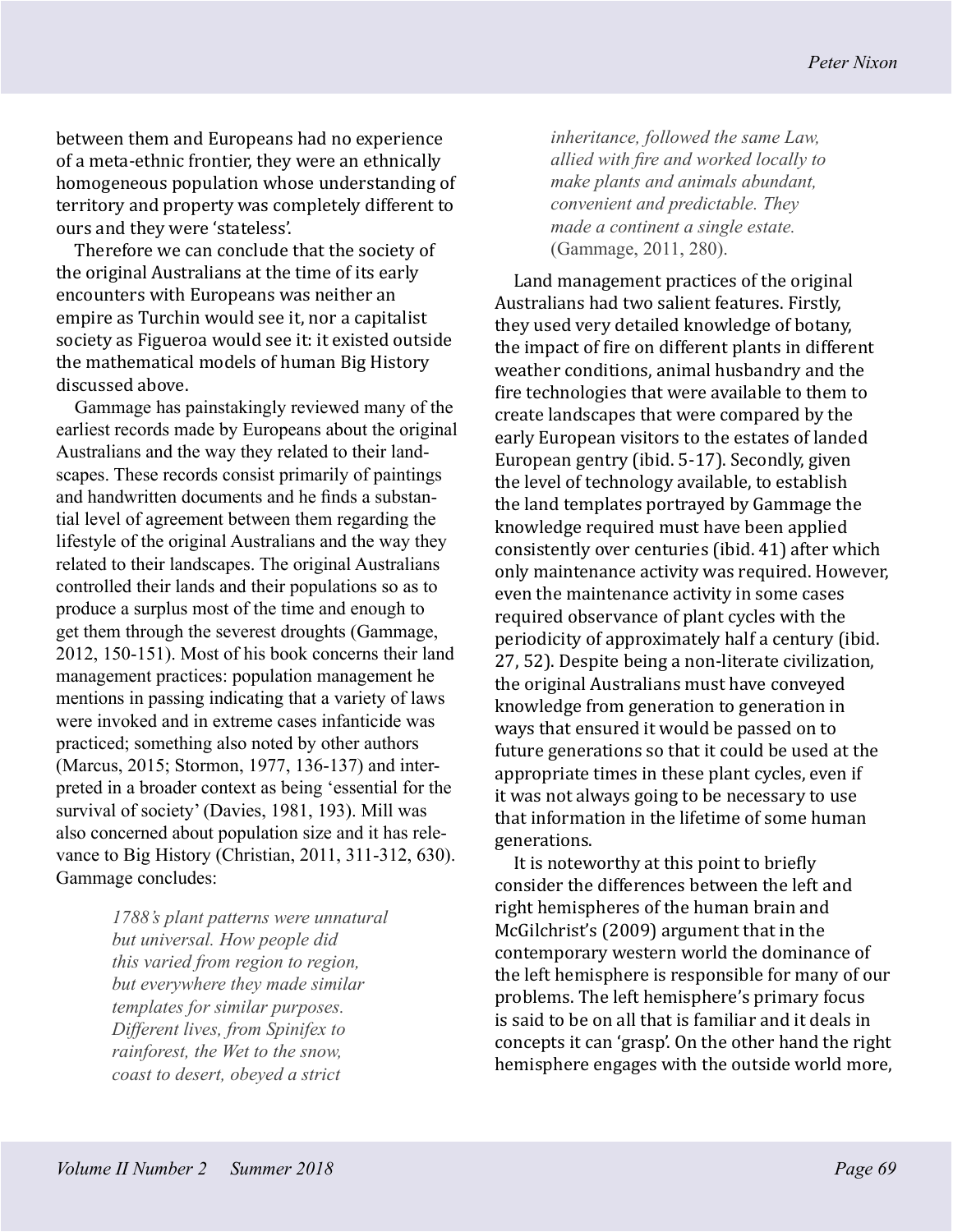seeing everything in context. This is a gross oversimplification of McGilchrist's work but can serve the present purpose. Before analysing the cultural shifts in hemisphere dominance in the western world he describes the role of mimesis in cultural change and indicates that:

> *… we choose what we imitate.*  (McGilchrist, 2009, 256)

McGilchrist describes writing as primarily a left hemisphere function (McGilchrist, 2009, 274-279): this implies that non-literate societies like that of the original Australians, compared to literate ones, lived with a different balance between the functioning of the left and right hemispheres of the brain.

Inspired by her understanding of how the original Australians handled knowledge, Kelly found she could apply their techniques profitably in her own life and that other ancient non-literate civilisations such as the Easter Islanders and the Stonehenge dwellers handled knowledge in similar ways (Kelly, 2016). Unlike the latter two which used large expensive man-made objects as their mnemonic props, the original Australians used features in the landscape. By these means they made the non-identity problem irrelevant. This kind of intergenerational relationship goes far beyond that mentioned in the Brundtland Report, discussed above, and challenges our current intergenerational practice.

A small international group from the academy and business are today concerning themselves with the well-being of future generations (Oxford Martin Commission for Future Generations, 2015). The way original Australians lived in 1788 is an example that makes it worthwhile for us to strive to meet the Big History challenge set by Spier:

> *… would we be able to tame both our biological instincts and social arrangements with the aid of culture?* (Spier 2015, 313)

Two additional fields of disciplined knowledge are relevant to this challenge and will be discussed in the following section.

# Social Anthropology and Human Ethology.

The relationship between social anthropology and human ethology is complex. For historical reasons the field of human ethology will be discussed first.

An early 20th century dictionary (Porter & Harris, 1902, 513) definition of ethology indicates that the word is of Greek origin where it refers to character, custom and moral nature. It then provides two definitions:

*1. A treatise on morality; ethics.*

*2. The science of the formation of character, national and collective as well as individual.*

The source of the second definition is given as *J. S. Mill*.

An early  $21^{st}$  century definition given by the same authority (Websters, 2016) indicates French, Latin and Greek origins in which the relevant words are linked with character, speech and expression and provides the following two definitions:

- *1. The scientific study of animal behavior, especially as it occurs in a natural environment.*
- *2. The study of human ethos and its formation.*

No sources are given for these definitions. It is evident that the link with Mill has been lost and the meaning of the word has been significantly broadened: the context of the early definition limits it only to humans while the recent one incudes the study of animals,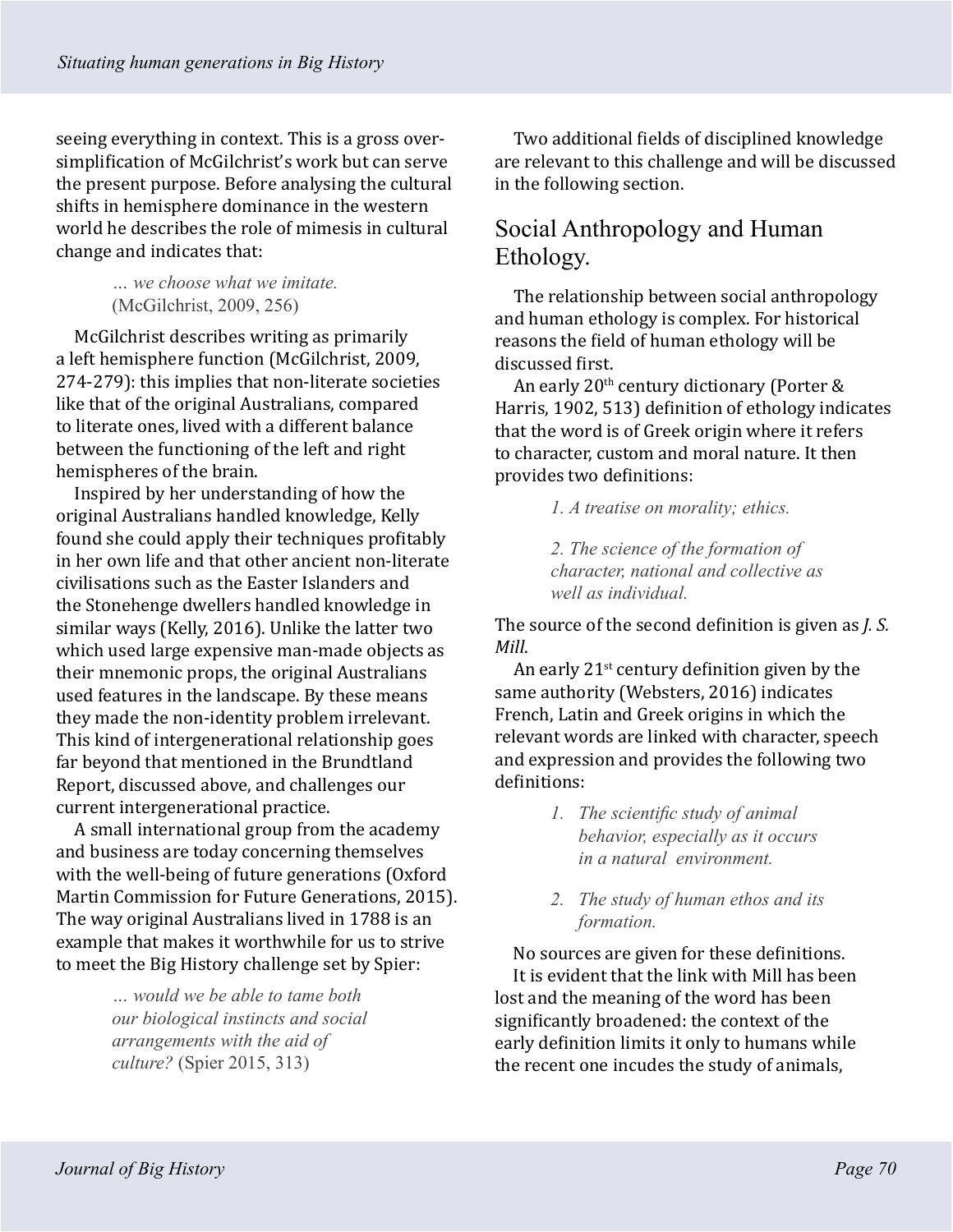privileging the latter by listing it first. The latter definition reflects the current existence of separate international ethology associations, the International Society for Applied Ethology (2016) for the study of animal behavior and the International Society for Human Ethology (2016).

The present work stops short of defining ethology in the Millean sense which is still seen as a work in progress to which Steinbruner (2011) has made a major contribution. Using keyword searches Steinbruner has been able to draw together and interpret Mill's publications succinctly and in a way that demonstrates their relevance to the present day. Steinbruner asserts that Mill sees:

> *… political units, patterns of human behavior and forms of social organization.* (Steinbruner, 2011, iii)

as co-constitutive of each other. Steinbruner sees in Mill's thought

> *… a framework that relates individual utility to a distinct but not independent utility of the whole.* (ibid.)

#### Steinbruner observes that Mill proposes

*… a method of investigating this relationship as reflected in characteristic patterns of thought and behavior, a method - political ethology… .* (ibid.)

The ambitions of the International Big History Association (2015) announced prominently on their website, i.e. to contribute to human wellbeing in the present and near future can arguably be well served by pursuing concerns that Mill hoped his ethology project would address. Steinbruner's interpretation of Mill's ethology project sees it as building on our knowledge of psychology:

*… in order to make reasonable generalizations about how specific conditions external to the individual contribute to the acquisition of specific dispositions.* [or traits] (Steinbruner, 2011, iii)

Mill himself made little progress with his ethology project but it was taken up by others. Leary (1982) describes its slow development, its demise in UK and simultaneous advance in France, and its return to the English-speaking world through the social anthropology of Radcliffe-Brown and Malinowski.

In the final footnote to his article Leary also identifies the original application of the term 'ethology' to animal behavior in 1907 and suggests that at the time of his publication, 1982, animal and human ethologies might be in the process of converging. In the same year Hinde (1982) published his book which relied heavily on the work of animal ethologists in its approach to human ethology, without reference to Mill. Seven years later, as if in response to Hinde, Eibl-Eibesfeldt (1989) published his epic work on human ethology which was also much influenced by the work of animal ethologists *and* without reference to Mill.

Based on this author's keyword search and analysis of Mill's works it appears that Mill's thoughts about generations closely approximate the thoughts of the authors referred to in the 'Generations observed' section above. However, Mill's frequent expressions of concern regarding "posterity" suggest strongly that he would not regard the "non-identity" problem as a valid reason to ignore the interests of the, as yet, unborn.

Mill's work, and particularly his ethology proposal has been controversial, like many of the other works cited here. At the end of his book which is broadly sympathetic to Mill, Miller mockingly dismisses the ethology project: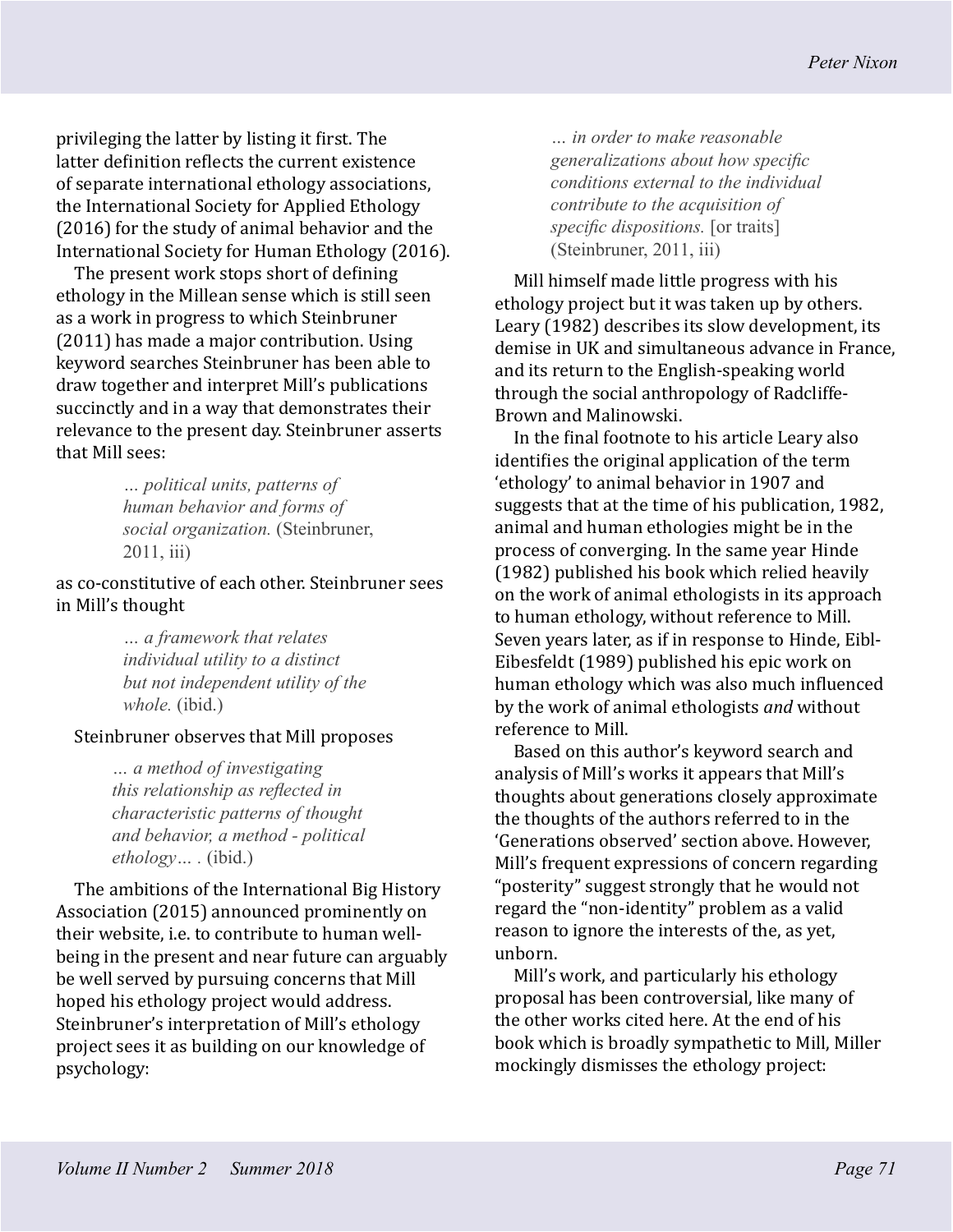*Mill's unfinished project, the construction of the great science of ethology, has yet to be carried out.*  (Miller, 2010, 211)

However, Leary traces an unbroken line of ethological thought from Mill to the field of social anthropology. If Leary's conclusion is accepted, then Miller's final word on Mill's ethology can only be seen as historically correct but not a fair assessment of Mill's contribution to social science.

A comparison between the central concepts which are now applied in both animal and human ethologies and the things which are of greatest concern to 21st century social anthropologists can serve to illustrate the divergence between the two that began in the early  $20<sup>th</sup>$  century.

Human and animal ethology today examine behavior from causal, developmental, functional and evolutionary perspectives (Hinde, 1982, 128-131; Barrett & Stulp, 2013). Time is an essential dimension in all of these perspectives except the functional and even in that one time may be involved. In ethology sentiments and tendencies were early key concepts but Leary notes that social anthropologists refer instead to interests, values, needs and satisfaction. Though all of these can change with time, time is not an essential dimension of their definitions. At the same time as Eibl-Eibesfeldt was publishing his epic work concerns were being raised about the need to rethink human ethology (Betzig, 1989). Betzig places the focus in human ethology on understanding mechanisms (For detailed discussion of social mechanisms see Hedström & Swedberg 2005) so that predictions can be made. While ethology today is imbued with a concern about the continuity of time and the making of predictions, social anthropology is much more interested in understanding the present. This understanding is pursued for its own sake in the hope that it may inform our approach to the future.

Recent work in social anthropology draws together insights from several synchronous anthropological observations to make general statements about social practices in the economy (Gudeman, 2016,183-189). The limitations of the synchronic frame are lamented by one social anthropologist (Lewis, 1981, 11) and the source of challenge for others:

> *The challenge, then, is not to do away with the synchronic ethnographic frame, but to exploit fully the historical within it.*  (Marcus, & Fischer, 1986, 96)

The sequel to this article responds to that challenge.

## Conclusion

The primary purpose of this work has been to situate human generations in Big History and to do this in a way that may lead to a more harmonious humanity. To do this the work had to address a range of controversial issues and this is not unusual in the Big History field. But without the cosmology offered by Big History, the arguments presented here would have been difficult to support.

On their own, the life cycles of empires and capitalism might be seen as reflections of an underlying evolutionary group selection process. However, the complexity of that concept and the controversy surrounding it (Okasha, 2013, 173-202) make it an unattractive proposition. After considering the example of precolonial original Australians, Popperian logic came into play and the entropy and the levels of selection hypotheses were falsified. In the absence of any other explanation for the survival of the original Australians' civilisation, and the differences between that civilisation and empires and capitalism, human agency must be considered as a potential explanation, qualified by due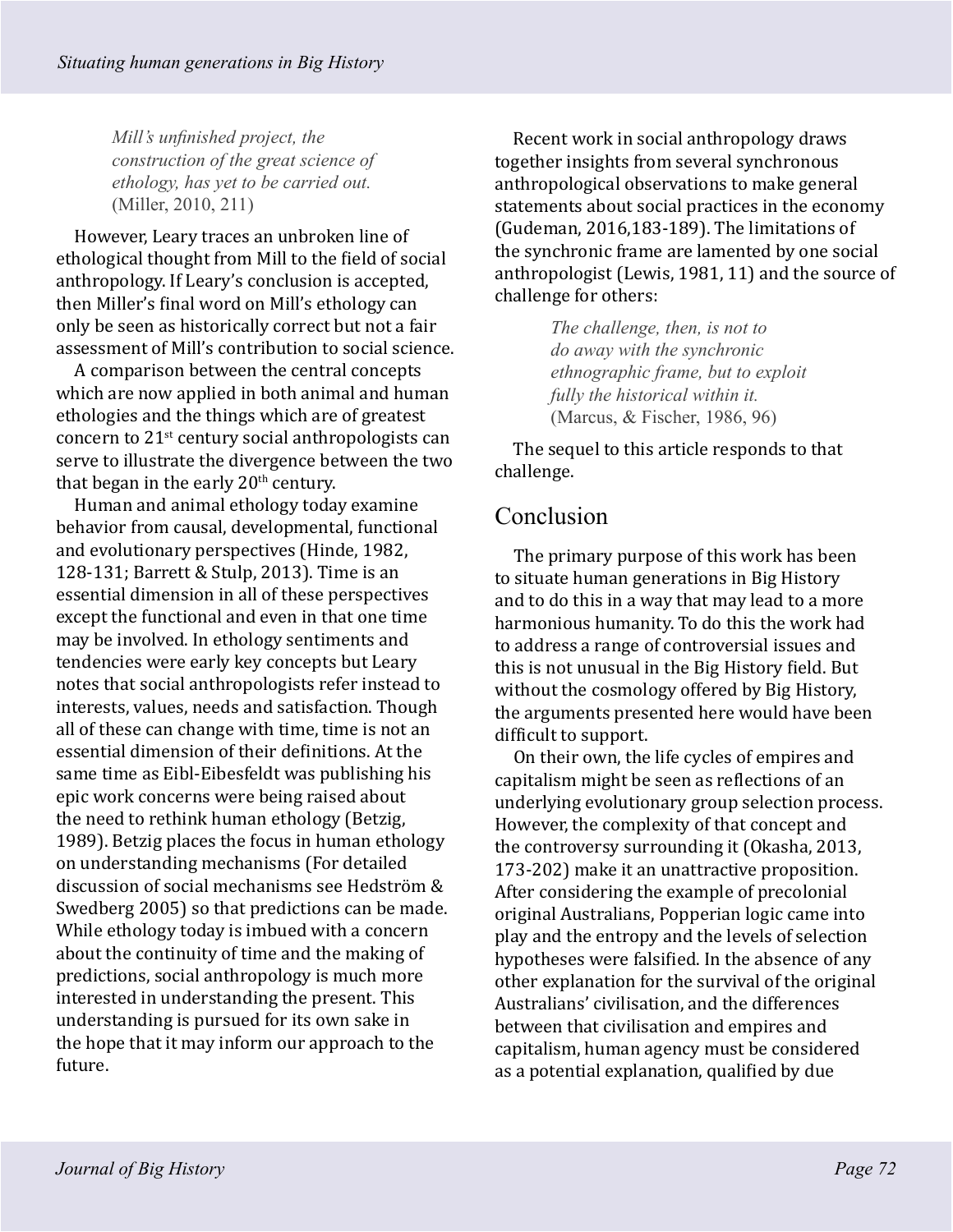consideration of the balance between the left and right hemispheres of the brain. Current practice in human ethology is concerned more with behaviour than character. Bringing together the thoughts of Mill, Steinbruner and McGilchrist, one might ask: what might the young be 'stimulated to acquire' (Mill, Political Economy, 270) or disposed (Steinbruner, 2011, 144) to imitate (McGilchrist, 2012, 256)? The answer is to be found somewhere in inter-generational relationships.

Disciplined study of generations has been a comparatively narrow area relying on conventional social science disciplines. Informed by recent sympathetic scholarship on Mill and Mill's own writings this work has traced the ideas of Mill in general and his ideas concerning ethology in particular, through key moments down to the present field of social anthropology. After examining differences in emphasis with relation to time between social anthropology and the primary concepts in human and animal ethology, it may now become possible to tentatively reconstruct a model of Mill's ethology project focusing on the character of generations in a way that addresses the Big History goal of human harmony. I submit that we need to re-unite Mill's interest in the development of character with temporal references through the study of inter-generational relationships. With the benefit of advances in social science that have taken place in the century and a half since Mill, a completed attempt to do this in practice will be the subject of a sequel to this article.

It is to be hoped that this article will also lead to many other avenues of fruitful, intuitive speculation so that the best approach to the paradox which has focused this work can be found.

# **References**

- ABS. Australian Bureau of Statistics. (2009) 'From Generation to generation' in *A Picture of the Nation.* [http://www.ausstats.abs.gov.au/Ausstats/sub](http://www.ausstats.abs.gov.au/Ausstats/subscriber.nsf/0/FCB1A3CF0893DAE4CA25754C0013D844/$File/20700_generation.pdf)[scriber.nsf/0/FCB1A3CF0893DAE4CA25754C-](http://www.ausstats.abs.gov.au/Ausstats/subscriber.nsf/0/FCB1A3CF0893DAE4CA25754C0013D844/$File/20700_generation.pdf)[0013D844/\\$File/20700\\_generation.pdf](http://www.ausstats.abs.gov.au/Ausstats/subscriber.nsf/0/FCB1A3CF0893DAE4CA25754C0013D844/$File/20700_generation.pdf) 19/05/17.
- ACOSS. Australian Council of Social Service. (2014) Poverty in Australia. [http://www.acoss.org.au/](http://www.acoss.org.au/images/uploads/ACOSS_Poverty_in_Australia_2014.pdf) [images/uploads/ACOSS\\_Poverty\\_in\\_Austra](http://www.acoss.org.au/images/uploads/ACOSS_Poverty_in_Australia_2014.pdf)[lia\\_2014.pdf](http://www.acoss.org.au/images/uploads/ACOSS_Poverty_in_Australia_2014.pdf) 18/04/2017.
- ACOSS. Australian Council of Social Service. (2015) Inequality in Australia. [http://www.acoss.org.au/](http://www.acoss.org.au/wp-content/uploads/2015/06/Inequality_in_Australia_FINAL.pdf) [wp-content/uploads/2015/06/Inequality\\_in\\_Aus](http://www.acoss.org.au/wp-content/uploads/2015/06/Inequality_in_Australia_FINAL.pdf)[tralia\\_FINAL.pdf](http://www.acoss.org.au/wp-content/uploads/2015/06/Inequality_in_Australia_FINAL.pdf) 18/04/2017.
- Adamo S. (2003) 'Social sustainability and social resilience of rural communities in drylands: the case of the Jachal (Argentina) in the 19th and 20th centuries.' (Unpublished work, quoted with permission) Mellon Foundation. Population Research Centre and Department of Sociology. University of Texas, Austin.
- Atkinson A. (1991) Comparing Poverty Rates Internationally: Lessons from Recent Studies in Developed Countries: *The World Bank Economic Review* 1(1)3-21.
- Baker D. (2015) Speaker Profile, Australian Institute of Health Innovation Event, Macquarie University. [https://aihi.mq.edu.au/event/big-history-popu](https://aihi.mq.edu.au/event/big-history-population-and-collective-learning-8)[lation-and-collective-learning-8](https://aihi.mq.edu.au/event/big-history-population-and-collective-learning-8) 05/12/2015.
- Barrett L & Stulp G. (2013) Four More Reasons Why Ethology Matters: Tinbergen and the Human Sciences. *Human Ethology Bulletin* 28(4)39-49. [https://www.researchgate.net/profile/Louise\\_Bar](https://www.researchgate.net/profile/Louise_Barrett/publication/259070028_Four_more_reasons_why_ethology_matters_Tinbergen_and_the_human_sciences/links/00463529def3e60eb3000000.pdf)[rett/publication/259070028\\_Four\\_more\\_reasons\\_](https://www.researchgate.net/profile/Louise_Barrett/publication/259070028_Four_more_reasons_why_ethology_matters_Tinbergen_and_the_human_sciences/links/00463529def3e60eb3000000.pdf) why ethology matters Tinbergen and the hu[man\\_sciences/links/00463529def3e60eb3000000.](https://www.researchgate.net/profile/Louise_Barrett/publication/259070028_Four_more_reasons_why_ethology_matters_Tinbergen_and_the_human_sciences/links/00463529def3e60eb3000000.pdf) [pdf](https://www.researchgate.net/profile/Louise_Barrett/publication/259070028_Four_more_reasons_why_ethology_matters_Tinbergen_and_the_human_sciences/links/00463529def3e60eb3000000.pdf) 20/04/2017.
- Berndt R & Berndt C. (1981) *The World of the First Australians.* Lansdowne Press, Sydney.
- Betzig L. (1989) Rethinking Human Ethology: A Response to Some Recent Critiques. *Ethology and Sociobiology* (10)315-324 (0162-3095).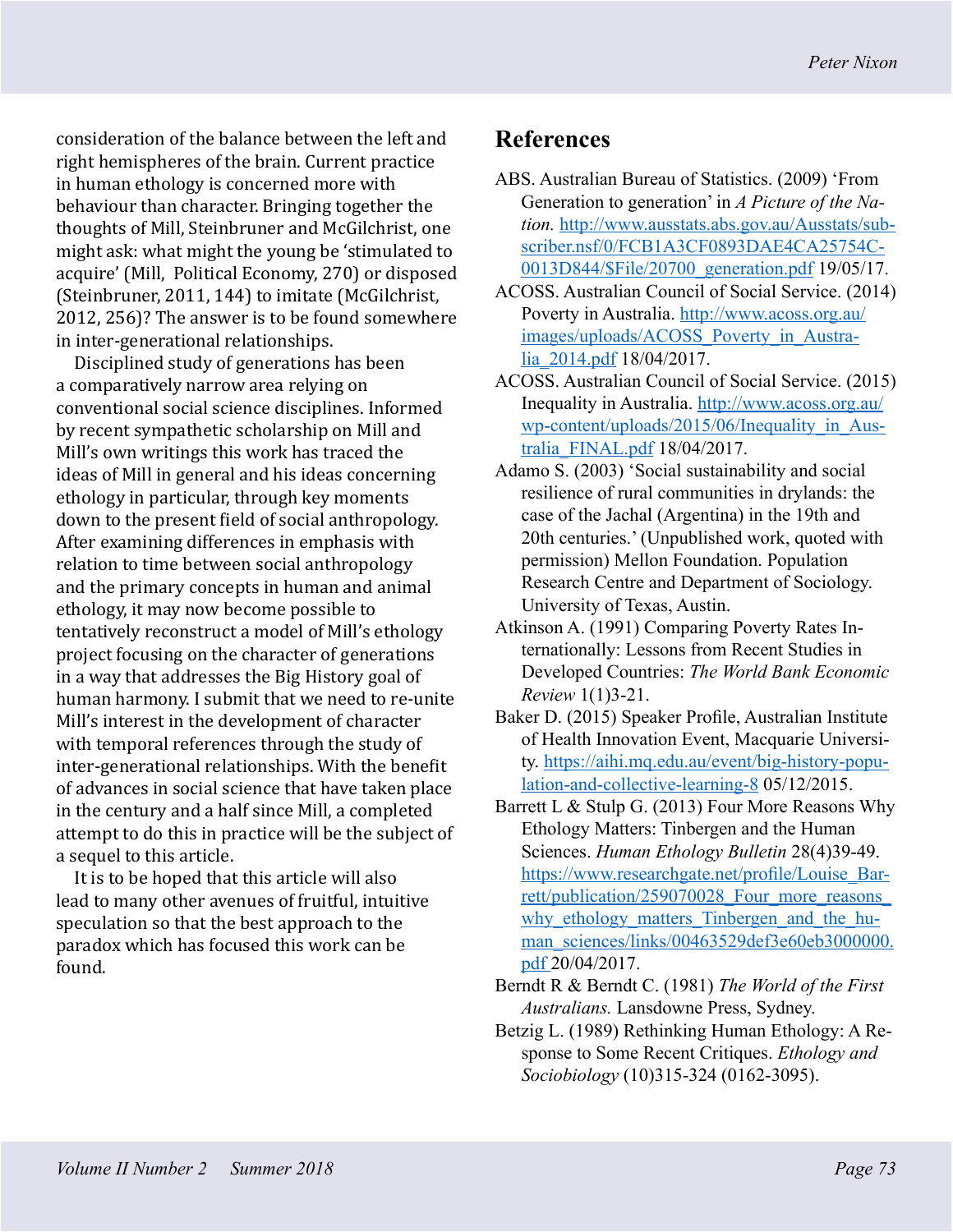- Brundtland GH. (1987) *Our Common Future.* Report of the World Commission on Environment and Development, United Nations, NY, USA. [https://](https://doi.org/10.1017/S0376892900016805) [doi.org/10.1017/S0376892900016805](https://doi.org/10.1017/S0376892900016805)
- Christian D. (2003) World history in context. *Journal of World History* 14(4)437-458. [http://www.](http://www.jstor.org/stable/20079239?origin=JSTOR-pdf) [jstor.org/stable/20079239?origin=JSTOR-pdf](http://www.jstor.org/stable/20079239?origin=JSTOR-pdf)  03/03/2010.
- Christian D. (2011) *Maps of Time: An Introduction to Big History.* University of California Press.
- Daley J, Wood D, Weidman B & Harrison C. (2014) *The wealth of generations*. The Grattan Institute, Melbourne, Australia. [http://grattan.edu.au/report/](http://grattan.edu.au/report/the%20-wealth-of-generations/) [the -wealth-of-generations/](http://grattan.edu.au/report/the%20-wealth-of-generations/) 22/07/2016.

Davies N. (1981) *Human Sacrifice.* William Morrow.

- Damasio A. (2003) *Looking for Spinoza*. Vintage Books, London.
- Dobson A. (1999) *Fairness and futurity: essays on environmental sustainability and social justice.* Oxford University Press.
- Dodson M. (2007) 'Bully in the Playground: A New Stolen Generation', In *Coercive Reconciliation: Stabilise, Normalise, Exit Aboriginal Australia.* Altman J & Hinkson M, Eds, Arena, Melbourne, 85-96.
- Eibl-Eibesfeldt I. (1989) *Human Ethology.* Aldine de Gruyter, New York.
- Elkin A. (1970) *The Australian Aborigines: How to Understand them.* Angus & Robertson.
- Engineer M, Roth E, & Welling L. (2005) *An almost exact overlapping generations model of the Rendille of Northern Kenya.* Work in progress, University of Victoria, British Columbia. [http://webu](http://webuvicca/~menginee/mypapers/Exactpdf)[vicca/~menginee/mypapers/Exactpdf](http://webuvicca/~menginee/mypapers/Exactpdf) 01/02/2005.
- Figueroa A. (2015) *Growth, employment, inequality and the environment: Unity of knowledge in economics.* (Two volumes) Palgrave Macmillan, NY USA.
- Gammage B. (2012) *The Biggest Estate on Earth: How Aborigines made Australia.* Allen & Unwin.
- Gardner M. (2015) A Harm-Based Solution to the Non-Identity Problem. *Ergo: An open*

*access journal of philosophy* (2)17. [http://](http://dx.doi.org/10.3998/ergo.12405314.0002.017%2017/08/2016) [dx.doi.org/10.3998/ergo.12405314.0002.017](http://dx.doi.org/10.3998/ergo.12405314.0002.017%2017/08/2016)  [17/08/2016.](http://dx.doi.org/10.3998/ergo.12405314.0002.017%2017/08/2016)

- Gillings M, (2017) Class 1 integrons as invasive species. *Current Opinion in Microbiology* (38)10-15. <https://doi.org/10.1016/j.mib.2017.03.002>26/02/2018.
- Gillings M, Paulson I & Tetu S. (2015) Ecology and Evolution of the Human Microbiota: Fire, Farming and Antibiotics. *Genes* (6)841-857. doi:10.3390/genes6030841. http://www.mq.edu. au/newsroom/2015/08/06/antibiotic-pollution-of-waterways-may-create-superbugs-of-tomorrow/#ixzz3tNaxwpnG 05/12/2015.
- Goertzel T. (2006) The World Trade Center bombing as a fourth generational turning point [http://](http://crabrutgersedu/~goertzel/fourthturninghtm) [crabrutgersedu/~goertzel/fourthturninghtm](http://crabrutgersedu/~goertzel/fourthturninghtm) 03/10/2006.
- Gordon D & Townsend P. (1990) *Measuring the Poverty Line*. [http://www.radstats.org.uk/no047/](http://www.radstats.org.uk/no047/gordontownsend.pdf) [gordontownsend.pdf](http://www.radstats.org.uk/no047/gordontownsend.pdf) 29/04/2016.
- Gosseries A. (2008) On Future Generations' Future Rights. *The Journal of Political Philosophy* 16(4)446-474. doi: 10.1111/j.1467- 9760.2008.00323.x
- Gray E, Evans A & Kippen R (2007) *Generational differences in Parity Progression: the role of Sex Composition of Children.* The Australian Demographic & Research Institute, Working Paper 2. <http://adsrianueduau/> 03/12/2008.
- Grundy E & Henretta JC. (2006) Between elderly parents and adult children: a new look at the intergenerational care provided by the 'sandwich generation'. *Ageing & Society* (26)707-722. doi 10.1007/s10680-006-9005-6.
- Gudeman S. (2016) *Anthropology and Economy.* Cambridge University Press.
- Hawking S. (1996) *A Brief History of Time*. Bantam Books.
- Heath R. (2006) *Please just F\* off: it's our turn now - holding the baby boomers to account.* Pluto Press, Australia.
- Hedstrӧm P & Swedberg R. (2005) *Social mecha-*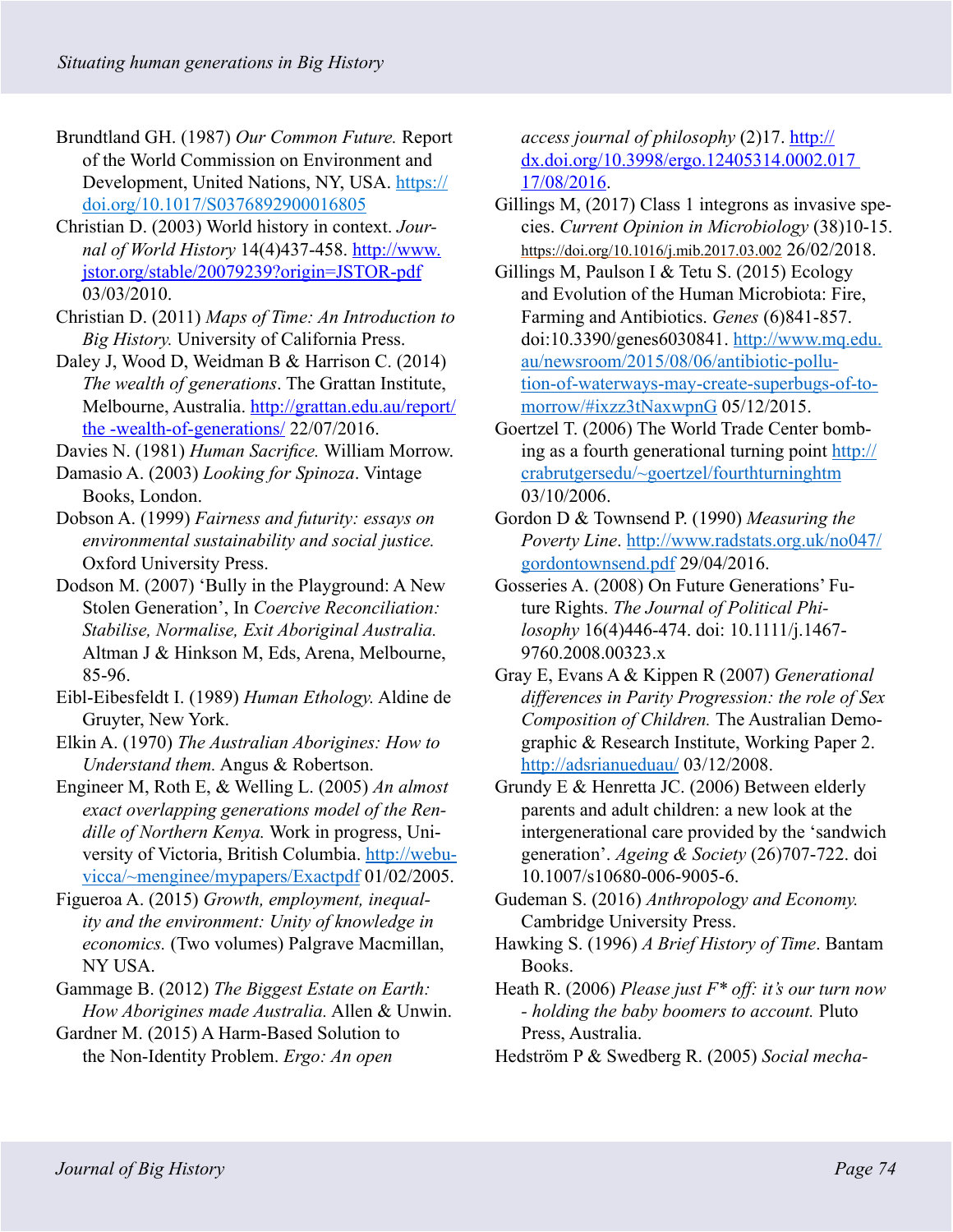*nisms: An analytical approach to social theory.*  Cambridge University Press.

- Henderson R. (1975, April) *Poverty in Australia: Commission of Inquiry into Poverty, First Main Report*. Australian Government Publishing Service, Canberra.
- Henderson R, Harcourt A & Harper R. (1970) *People in Poverty: A Melbourne Survey*. Melbourne Institute of Applied Economic and Social Research [IAESR]. Cheshire Publishing, Melbourne.
- Herstein O. (2008) *Historic Injustice, Group Membership and Harm to Individuals: Defending Claims for Historic Justice from the Non-Identity Problem.* Columbia Public Law & Legal Theory Working Papers, Paper 08150. [http://lsr.nellco.](http://lsr.nellco.org/columbia_pllt/08150) [org/columbia\\_pllt/08150](http://lsr.nellco.org/columbia_pllt/08150) 17/12/2016.
- Hinde R. (1982) *Ethology: Its Nature and Relations with Other Sciences.* Oxford University Press.
- International Big History Association. [http://www.](http://www.ibhanet.org/) [ibhanet.org/](http://www.ibhanet.org/) 05/12/2015.
- International Society for Applied Ethology. [www.](http://www.applied-ethology.org) [applied-ethology.org](http://www.applied-ethology.org) 06/10/2016.
- International Society for Human Ethology. [http://](http://ishe.roundtablelive.org/) [ishe.roundtablelive.org/](http://ishe.roundtablelive.org/) 06/10/2016.
- Jaeger H. (1985) Generations in History: Reflections on a Controversial Concept. *History and Theory* 24(3)273-292. [http://www.jstor.org/sta](http://www.jstor.org/stable/2505170)[ble/2505170](http://www.jstor.org/stable/2505170) 26/11/2009.
- James P. (2006) *Globalism, Nationalism, Tribalism: Bringing Theory Back In.* Sage.
- Kanbur R. (2001) Economic Policy, Distribution and Poverty: The Nature of Disagreements. *World Development* 29(6)1083-1094. [https://](https://www.sciencedirect.com/science/article/pii/S0305750X01000171) [www.sciencedirect.com/science/article/pii/](https://www.sciencedirect.com/science/article/pii/S0305750X01000171) [S0305750X01000171](https://www.sciencedirect.com/science/article/pii/S0305750X01000171) 02/03/2016.
- Keen I. (2004) *Aboriginal Economy and Society: Australia at the Threshold of Colonisation.* Oxford University Press.
- Kelly L. (2016) *The Memory Code: The traditional Aboriginal memory technique that unlocks the secrets of Stonehenge, Easter Island and ancient monuments the world over.* Allen & Unwin.
- Kewley T. (1973) *Social Security in Australia*. Sydney University Press.
- Lancaster L & Stillman D. (2005) *When generations collide. Who they are. Why they clash. How to solve the generational puzzle at work.* Collins Business, Harper Collins, New York.
- Leary D. (1982) The Fate and Influence of John Stuart Mill's Proposed Science of Ethology. *Journal of the History of Ideas* (43)153-162.
- Lewis I. (1981) *Social Anthropology in Perspective: The Relevance of Social Anthropology.* Penguin books.
- Mannheim K. (1952) The Problem of Generations, in *Essays on the sociology of knowledge.* Oxford University Press, London. 276-322.
- Marcus G & Fischer M. (1986) *Anthropology as Cultural Critique: An Experimental Moment in the Human Sciences.* University of Chicago Press.
- Marcus J. (2015) 'Independent Thinking and Difficult Ideas: A Few Preliminary Thoughts on Infanticide', Conference Proceedings: Independent Scholars Association of Australia Inc. *Celebrating Independent Thought: ISAA Twenty years on*. 87-98.
- Marias J. (1970) *Generations: a historical method.* University of Alabama Press, USA.
- McCrindle M. (2009) McCrindle Research. [http://](http://www.mccrindlecomau/aboutushtm) [www.mccrindlecomau/aboutushtm](http://www.mccrindlecomau/aboutushtm) 19/08/2009.
- McGilchrist I. (2012) *The Master and his Emissary.*  Yale University Press, New Haven & London.
- McQueen M. (2008) *The 'new' rules of engagement: a guide to understanding and connecting with generation Y.* Nexgen Impact, Sydney.
- Melbourne Institute of Applied Economic and Social Research. (2016) [https://melbourneinstitute.com/](https://melbourneinstitute.com/miaesr/publications/indicators/poverty-lines-australia.html) [miaesr/publications/indicators/poverty-lines-aus](https://melbourneinstitute.com/miaesr/publications/indicators/poverty-lines-australia.html)[tralia.html](https://melbourneinstitute.com/miaesr/publications/indicators/poverty-lines-australia.html) 19/07/2016.
- Mill JS. *Complete Works.* [http://oll.libertyfund.org/](http://oll.libertyfund.org/people/john-stuart-mill?q=Mill) [people/john-stuart-mill?q=Mill#](http://oll.libertyfund.org/people/john-stuart-mill?q=Mill) 06/10/2016. All references to Mill relate to the name or volume number of the .pdf files available at this site and their page numbers.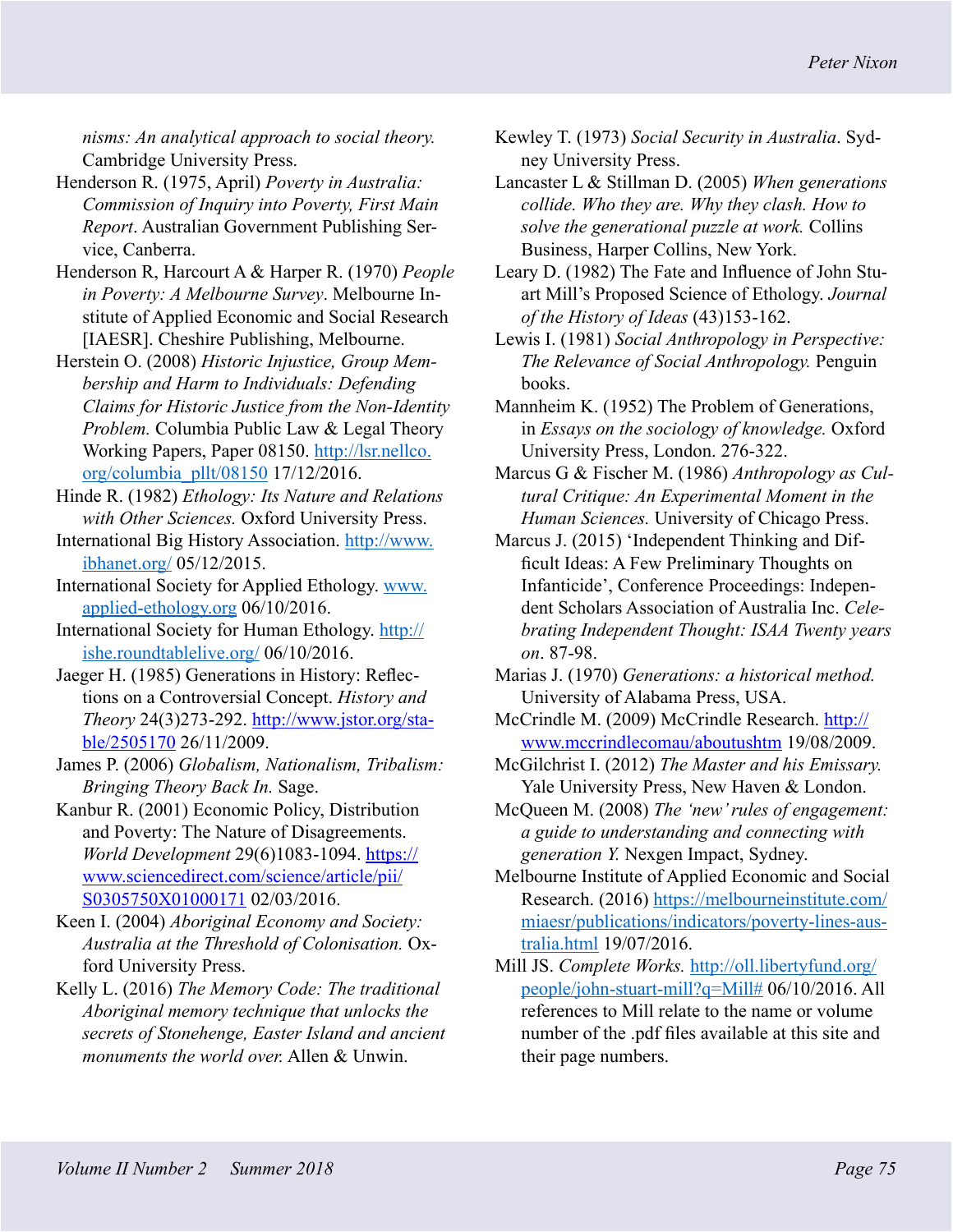Miller D. (2010) *J. S. Mill.* Polity, Cambridge.

- Mulvaney J & Kamminga J. (1999) *Prehistory of Australia.* Allen & Unwin, Sydney.
- Nixon P. (2009) Application of engaged social research principles in inter-generational aged care workforce research. *The International Journal of Interdisciplinary Social Sciences* 4(1)77- 88. [https://doi.org/10.18848/1833-1882/CGP/](https://doi.org/10.18848/1833-1882/CGP/v04i01/52791) [v04i01/52791](https://doi.org/10.18848/1833-1882/CGP/v04i01/52791) 09/03/2018.
- OECD, Organisation for Economic Co-operation and Development. (2001) *Poverty reduction*. [http://](http://www.oecdbookshop.org/en/browse/title-detail/Poverty-Reduction/?K=5LMQCR2KGV7H) [www.oecdbookshop.org/en/browse/title-detail/](http://www.oecdbookshop.org/en/browse/title-detail/Poverty-Reduction/?K=5LMQCR2KGV7H) [Poverty-Reduction/?K=5LMQCR2KGV7H](http://www.oecdbookshop.org/en/browse/title-detail/Poverty-Reduction/?K=5LMQCR2KGV7H) 09/12/2016.
- OECD. (2008) *Growing unequal? Income distribution and poverty in OECD countries*. [http://www.](http://www.oecdbookshop.org/oecd/display.asp?CID=&LANG=EN&SF1=DI&ST1=5KZRB41JLHJD) [oecdbookshop.org/oecd/display.asp?CID=](http://www.oecdbookshop.org/oecd/display.asp?CID=&LANG=EN&SF1=DI&ST1=5KZRB41JLHJD) [&LANG=EN&SF1=DI&ST1=5KZRB41JLHJD](http://www.oecdbookshop.org/oecd/display.asp?CID=&LANG=EN&SF1=DI&ST1=5KZRB41JLHJD) 30/11/2011.
- OECD. (2011) *Divided we stand: Why inequality keeps rising.* [http://www.oecd-ilibrary.](http://www.oecd-ilibrary.org/social-issues-migration-health/the-causes-of-growing-inequalities-in-oecd-countries_9789264119536-en) [org/social-issues-migration-health/the-caus](http://www.oecd-ilibrary.org/social-issues-migration-health/the-causes-of-growing-inequalities-in-oecd-countries_9789264119536-en)[es-of-growing-inequalities-in-oecd-coun](http://www.oecd-ilibrary.org/social-issues-migration-health/the-causes-of-growing-inequalities-in-oecd-countries_9789264119536-en)tries 9789264119536-en 07/12/2016.
- OECD. (2015) In It Together: Why Less Inequality Benefits All. [http://www.oecd-ilibrary.org/em](http://www.oecd-ilibrary.org/employment/in-it-together-why-less-inequality-benefits-all_9789264235120-en)[ployment/in-it-together-why-less-inequality-bene](http://www.oecd-ilibrary.org/employment/in-it-together-why-less-inequality-benefits-all_9789264235120-en)fits-all 9789264235120-en 07/12/2016.
- Okasha S. (2006) *Evolution and the Levels of Selection.* Oxford University Press, Oxford, UK.
- Osborne SP. (2010) *The new public governance? Emerging perspectives on the theory and practice of public governance*. Routedge, New York, USA.
- Oxford Martin Commission for Future Generations. <http://www.oxfordmartin.ox.ac.uk/> 08/12/2015.
- Page E. (2006) *Climate change, justice and future generations.* Edward Elgar, Cheltenham, UK.

Porter N & Harris W [Editors]. (1902) *Webster's International Dictionary of the English Language, Australasian Edition.* G and C Merriam Company, Springfield, Massachusetts, USA.

Rayner J. (2016) *Generation Less: How Austra-*

*lia is Cheating the Young.* Redback Quarterly: Schwartz Publishing, Melbourne.

- Reynolds H. (1989) *Dispossession: Black Australians and White Invaders.* Allen & Unwin, Sydney.
- Reynolds H. (1996) *Aboriginal sovereignty: Three nations, one Australia?* Allen & Unwin, Sydney.
- Ruthven P. (2004) *Australian Families and Work: What are the Trends telling us?* Families Australia Conference Presentation, Brisbane. [http://www.](http://www.ibisworld.com.au/about/philruthven/) [ibisworld.com.au/about/philruthven/](http://www.ibisworld.com.au/about/philruthven/) 13/05/2004.
- Seedsman T. (2006) Viewing Participants as Resources for One Another, Communities and Societies: Intergenerational Solidarity Toward a Better World. *Journal of Intergenerational Relationships* 4(1)23-39. [http://www.tandfonline.com/doi/](http://www.tandfonline.com/doi/abs/10.1300/J194v04n01_04) [abs/10.1300/J194v04n01\\_04](http://www.tandfonline.com/doi/abs/10.1300/J194v04n01_04) 21/02/2017.
- South Australian Treaty discussions. [http://www.](http://www.statedevelopment.sa.gov.au/aboriginal-affairs/aboriginal-affairs-and-reconciliation/initiatives/treaty-discussions) [statedevelopment.sa.gov.au/aboriginal-affairs/](http://www.statedevelopment.sa.gov.au/aboriginal-affairs/aboriginal-affairs-and-reconciliation/initiatives/treaty-discussions) [aboriginal-affairs-and-reconciliation/initiatives/](http://www.statedevelopment.sa.gov.au/aboriginal-affairs/aboriginal-affairs-and-reconciliation/initiatives/treaty-discussions) [treaty-discussions](http://www.statedevelopment.sa.gov.au/aboriginal-affairs/aboriginal-affairs-and-reconciliation/initiatives/treaty-discussions) 19/01/2017.
- Spier F. (2015) *Big History and the Future of Humanity.* Wiley Blackwell.
- Spier F. (2017) On the pursuit of academic research across all disciplines. *Journal of Big History*  1(1)20-39, [https://jbh.journals.villanova.edu/arti](https://jbh.journals.villanova.edu/article/view/2242)[cle/view/2242.](https://jbh.journals.villanova.edu/article/view/2242)
- Steinbruner M. (2011) *Comprehending the Polity: John Stuart Mill and the Utility of the Whole.* ProQuest, Ann Arbor, Michigan, USA. [https://](https://repository.library.georgetown.edu/bitstream/handle/10822/553108/steinbrunerMaureen.pdf?sequence=1) [repository.library.georgetown.edu/bitstream/han](https://repository.library.georgetown.edu/bitstream/handle/10822/553108/steinbrunerMaureen.pdf?sequence=1)[dle/10822/553108/steinbrunerMaureen.pdf?se](https://repository.library.georgetown.edu/bitstream/handle/10822/553108/steinbrunerMaureen.pdf?sequence=1)[quence=1](https://repository.library.georgetown.edu/bitstream/handle/10822/553108/steinbrunerMaureen.pdf?sequence=1) 20/04/2017.
- Stormon E. (1977) *The Salvado Memoirs.* University of Western Australia Press.
- Strauss W & Howe N. (1991) *Generations: The History of America's Future, 1584 to 2069.* William Morrow, New York.
- Turchin P. (2003) *Historical Dynamics: Why States Rise and Fall*. Princeton University Press, New Jersey, USA.
- Turchin P. (2006) *War and Peace and War: The Rise*